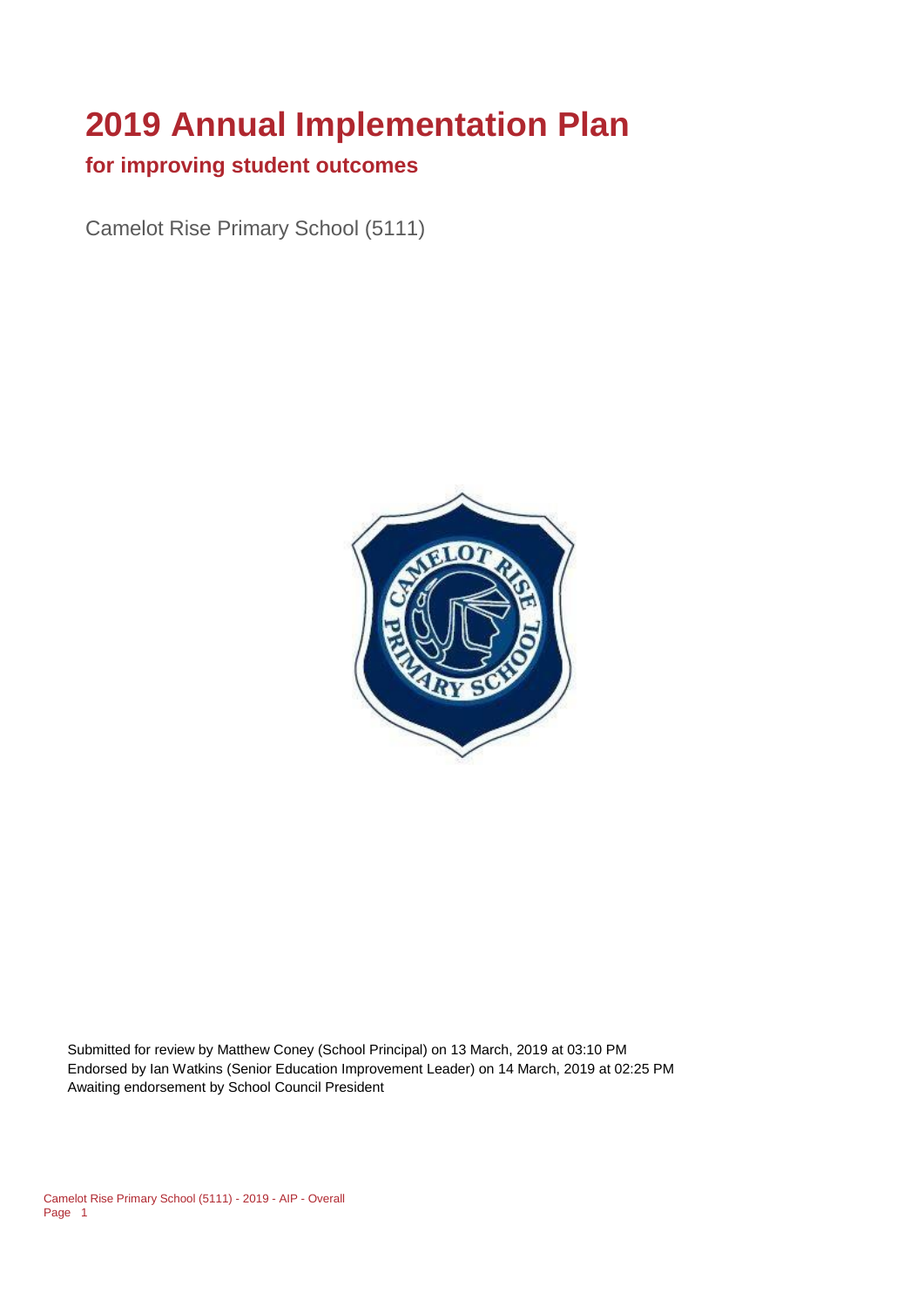## **Self-evaluation Summary - 2019**

|  |                                             | <b>FISO Improvement Model Dimensions</b><br>The 6 High-impact Improvement Initiatives are highlighted below in red. | <b>Self-evaluation Level</b> |
|--|---------------------------------------------|---------------------------------------------------------------------------------------------------------------------|------------------------------|
|  | 르.<br>ਠ                                     | Building practice excellence                                                                                        | Evolving                     |
|  | an<br>Excellence<br>teaching ar<br>learning | Curriculum planning and assessment                                                                                  | Evolving                     |
|  |                                             | Evidence-based high-impact teaching strategies                                                                      | Evolving                     |
|  |                                             | Evaluating impact on learning                                                                                       | Evolving                     |

|                            | Building leadership teams           | Evolving |
|----------------------------|-------------------------------------|----------|
| Professional<br>leadership | Instructional and shared leadership | Evolving |
|                            | Strategic resource management       | Evolving |
|                            | Vision, values and culture          | Evolving |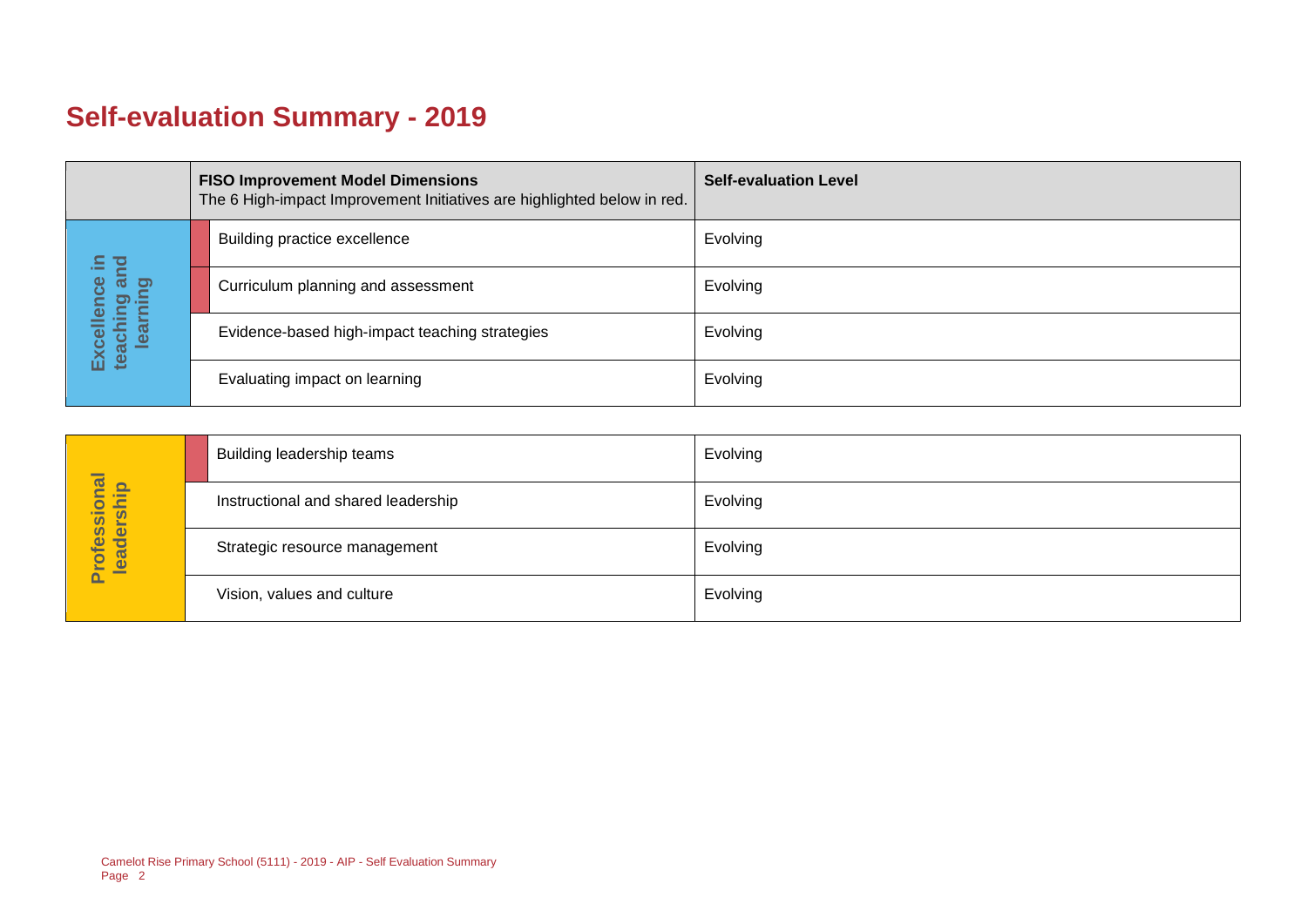|                                                   | Empowering students and building school pride | Evolving |
|---------------------------------------------------|-----------------------------------------------|----------|
| imate<br>pui<br>-<br>$\mathbf C$                  | Setting expectations and promoting inclusion  | Evolving |
| learr<br>$\overline{\mathbf{Q}}$<br>ositiv<br>tor | Health and wellbeing                          | Evolving |
| ௨                                                 | Intellectual engagement and self-awareness    | Evolving |

| $\subseteq$                                     | <b>Building communities</b>                  | Evolving |
|-------------------------------------------------|----------------------------------------------|----------|
| $\bullet$<br>O                                  | Global citizenship                           | Evolving |
| $\overline{(\bullet)}$<br><u> യ</u><br>nga<br>ပ | Networks with schools, services and agencies | Evolving |
| $\overline{\mathbf{a}}$                         | Parents and carers as partners               | Evolving |

|                                  | Empowering students and building school phae                              |                                                                                                                                                                                                                                                                                                                                                                                                                                                                                                                                                                                                                                                            | ⊏v∪ivi⊓g                                                                                                                                                                                                                                                                                                                                                                                                                                                                                              |  |
|----------------------------------|---------------------------------------------------------------------------|------------------------------------------------------------------------------------------------------------------------------------------------------------------------------------------------------------------------------------------------------------------------------------------------------------------------------------------------------------------------------------------------------------------------------------------------------------------------------------------------------------------------------------------------------------------------------------------------------------------------------------------------------------|-------------------------------------------------------------------------------------------------------------------------------------------------------------------------------------------------------------------------------------------------------------------------------------------------------------------------------------------------------------------------------------------------------------------------------------------------------------------------------------------------------|--|
| Positive climate<br>for learning |                                                                           | Setting expectations and promoting inclusion                                                                                                                                                                                                                                                                                                                                                                                                                                                                                                                                                                                                               | Evolving                                                                                                                                                                                                                                                                                                                                                                                                                                                                                              |  |
|                                  | Health and wellbeing                                                      |                                                                                                                                                                                                                                                                                                                                                                                                                                                                                                                                                                                                                                                            | Evolving                                                                                                                                                                                                                                                                                                                                                                                                                                                                                              |  |
|                                  |                                                                           | Intellectual engagement and self-awareness                                                                                                                                                                                                                                                                                                                                                                                                                                                                                                                                                                                                                 | Evolving                                                                                                                                                                                                                                                                                                                                                                                                                                                                                              |  |
|                                  |                                                                           |                                                                                                                                                                                                                                                                                                                                                                                                                                                                                                                                                                                                                                                            |                                                                                                                                                                                                                                                                                                                                                                                                                                                                                                       |  |
|                                  | <b>Building communities</b>                                               |                                                                                                                                                                                                                                                                                                                                                                                                                                                                                                                                                                                                                                                            | Evolving                                                                                                                                                                                                                                                                                                                                                                                                                                                                                              |  |
| learning                         | Global citizenship                                                        |                                                                                                                                                                                                                                                                                                                                                                                                                                                                                                                                                                                                                                                            | Evolving                                                                                                                                                                                                                                                                                                                                                                                                                                                                                              |  |
| engagement in<br>Community       | Networks with schools, services and agencies                              |                                                                                                                                                                                                                                                                                                                                                                                                                                                                                                                                                                                                                                                            | Evolving                                                                                                                                                                                                                                                                                                                                                                                                                                                                                              |  |
|                                  | Parents and carers as partners                                            |                                                                                                                                                                                                                                                                                                                                                                                                                                                                                                                                                                                                                                                            | Evolving                                                                                                                                                                                                                                                                                                                                                                                                                                                                                              |  |
|                                  |                                                                           |                                                                                                                                                                                                                                                                                                                                                                                                                                                                                                                                                                                                                                                            |                                                                                                                                                                                                                                                                                                                                                                                                                                                                                                       |  |
|                                  | Enter your reflective comments                                            | remain as a focus and professional learning will support staff with this.                                                                                                                                                                                                                                                                                                                                                                                                                                                                                                                                                                                  | As part of this process we have identified that we need a more consistent understanding of our Instructional Model. We<br>need to develop a common understanding of what is best practice. Our teachers need to develop their skills to use student<br>data to drive teaching and learning. We need to reduce the variation between classrooms. Student Voice and Agency must<br>We need to develop the leadership skills of our mid level leaders and develop effective professional learning teams. |  |
| <b>Considerations for 2019</b>   |                                                                           | A professional learning schedule that caters for teacher learning needs<br>Timetabled coaching to ensure all teachers have the opportunity to reflect on their practice<br>Planned professional days with accountability in place, to ensure that they are being used to further their<br>knowledge/understanding<br>Review the school's assessment schedule to ensure that it meets the needs of the students and teachers<br>Curriculum days are planned to meet the learning needs of staff, including being part FISO<br>Organised professional learning in relation to student running records and Fountas and Pinnel analysis. This information will |                                                                                                                                                                                                                                                                                                                                                                                                                                                                                                       |  |
| Page 3                           | Camelot Rise Primary School (5111) - 2019 - AIP - Self Evaluation Summary |                                                                                                                                                                                                                                                                                                                                                                                                                                                                                                                                                                                                                                                            |                                                                                                                                                                                                                                                                                                                                                                                                                                                                                                       |  |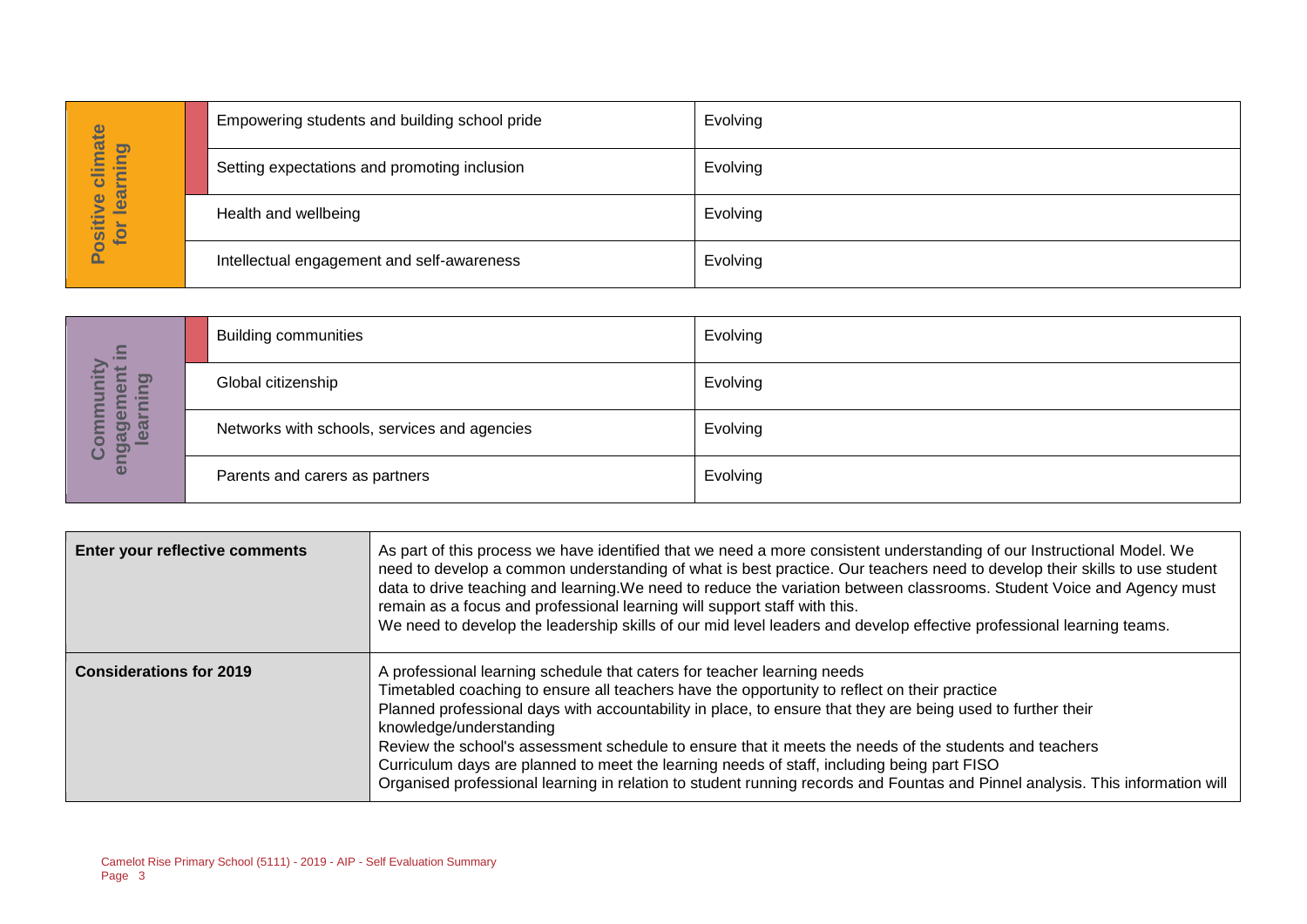|                                  | enable us to teach to the student's 'Point of Need' in reading. |
|----------------------------------|-----------------------------------------------------------------|
| Documents that support this plan |                                                                 |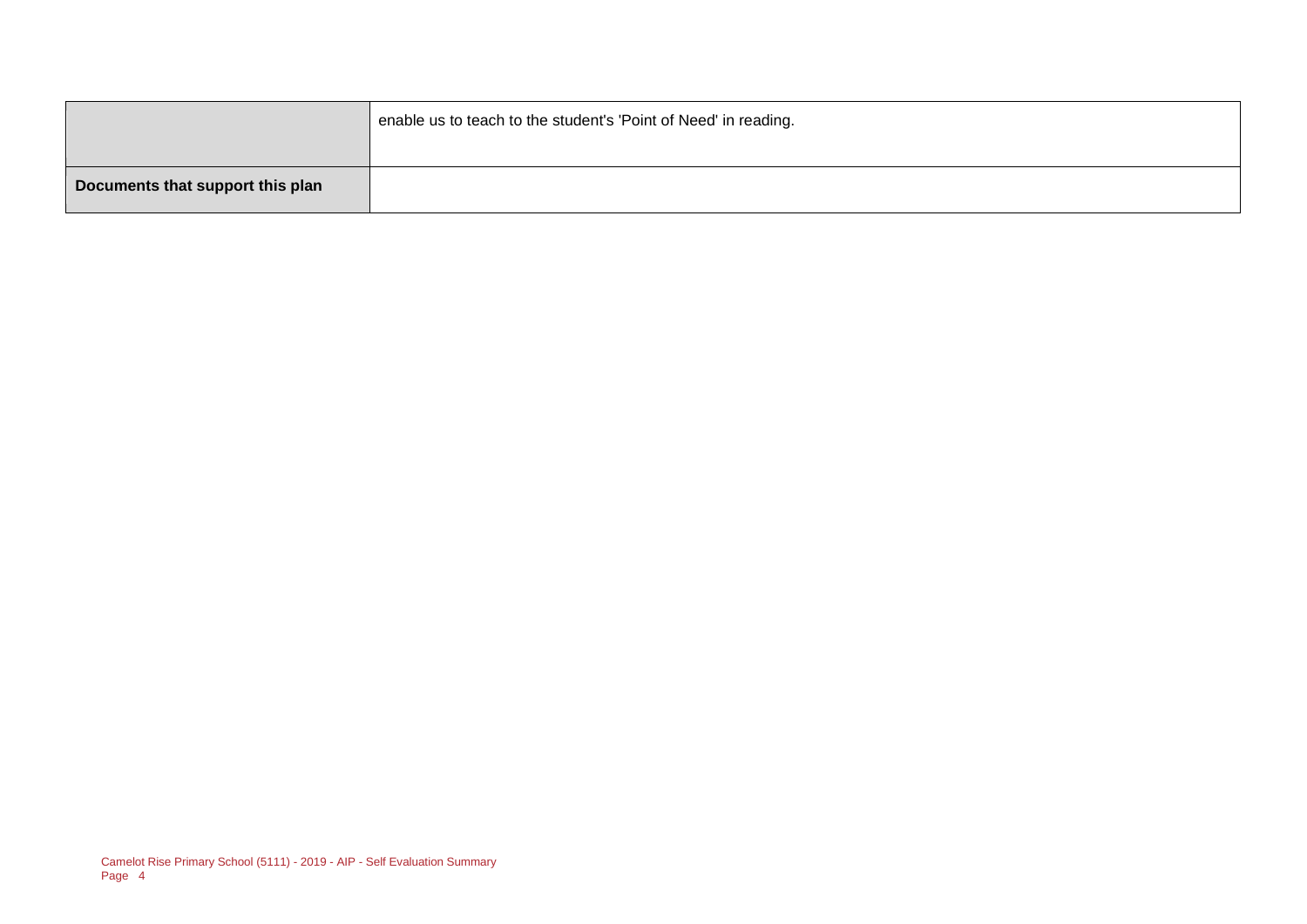## **SSP Goals Targets and KIS**

| Goal 1     | To improve student achievement and learning growth for every student across the whole curriculum with an emphasis on<br>literacy and numeracy.                                                                                                                                                                                                                                                  |  |  |
|------------|-------------------------------------------------------------------------------------------------------------------------------------------------------------------------------------------------------------------------------------------------------------------------------------------------------------------------------------------------------------------------------------------------|--|--|
| Target 1.1 | By 2022, increase the percentage of students making high relative growth in NAPLAN<br>• Reading to 35 or above (from 28.1 in 2018)<br>• Writing to 38 or above (from 34.9 in 2018)<br>• Spelling to 35 or above (from 25.0 in 2018)<br>• Numeracy to 35 or above (from 26.2 in 2018).                                                                                                           |  |  |
| Target 1.2 | By 2022, increase the percentage of Year 5 students in the top 2 NAPLAN bands for<br>• Reading to 75 or above (from 64.3 in 2018)<br>• Writing to 50 or above (from 26.0 in 2018)<br>• Numeracy to 75 or above (from 64.3 in 2018)                                                                                                                                                              |  |  |
| Target 1.3 | By 2022 the gap between the factor percentiles by gender at any year level of the AToSS is no more than 10 per<br>cent<br>By 2022, the percentile score on the AtoSS for Years 4-6 will be:<br>• Stimulated learning—75 or above (from 54 per cent in 2018)<br>• Differentiated learning challenge—75 or above (from 59.2 in 2018)<br>• Effective teaching time—75 or above (from 59.2 in 2018) |  |  |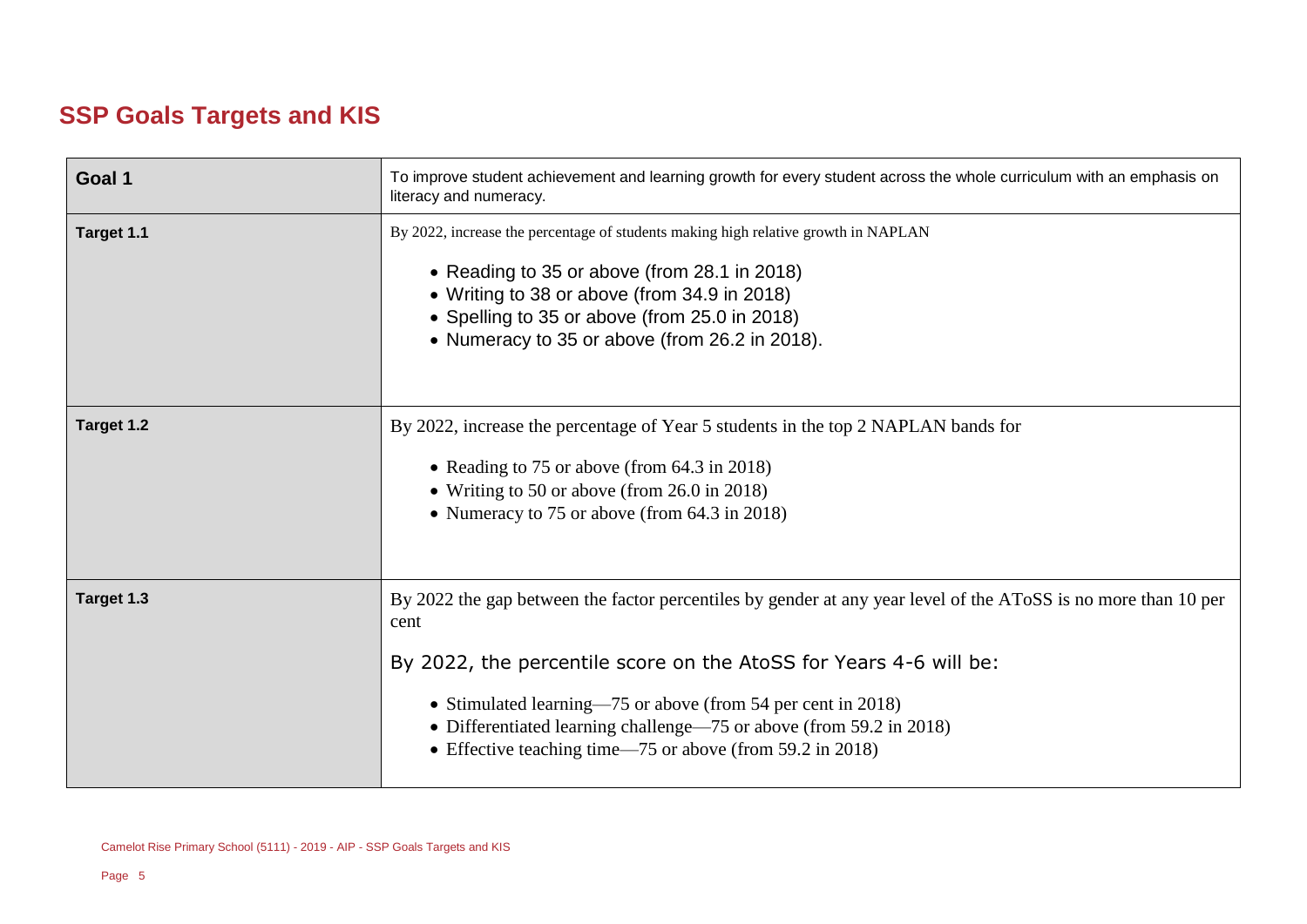| Target 1.4                                                                 | By 2022, the component mean score on the SSS for these factors will be:<br>• Understand how to analyse data—85 or above (from 72.94 in 2018).<br>• Skills to measure impact—85 or above (from 81.76 in 2018).<br>• Understand formative assessment—85 or above (from 71.76 in 2018).<br>• Collaborate to scaffold student learning—85 or above (from 77.65 in 2018).<br>• Use High Impact Teaching Strategies (HITS)—90 or above (from 84.71 in 2018). |  |
|----------------------------------------------------------------------------|--------------------------------------------------------------------------------------------------------------------------------------------------------------------------------------------------------------------------------------------------------------------------------------------------------------------------------------------------------------------------------------------------------------------------------------------------------|--|
| <b>Key Improvement Strategy 1.a</b><br><b>Building practice excellence</b> | Build the instructional practice of every teacher through professional learning, coaching, peer observation and feedback<br>and embed the school's instructional model, integrating the High Impact Teaching Strategies, to enable consistent, high<br>quality instruction in every classroom (BPE).                                                                                                                                                   |  |
| <b>Key Improvement Strategy 1.b</b><br>Curriculum planning and assessment  | Strengthen the capacity of individual teachers and teams to analyse and use assessment data to plan a differentiated<br>teaching and learning program that targets each student's point of learning need (CPA).                                                                                                                                                                                                                                        |  |
| <b>Key Improvement Strategy 1.c</b><br>Instructional and shared leadership | Build the instructional leadership capacity of all in leadership roles, including middle level leaders to enable them to<br>establish higher levels of consistency and shared accountability for improving student outcomes (ISL).                                                                                                                                                                                                                     |  |
| Goal 2                                                                     | To improve student engagement and motivation and their attitudes to learning and school.                                                                                                                                                                                                                                                                                                                                                               |  |
| Target 2.1                                                                 | Student opinion<br>By 2022, the percentile score on the AtoSS for Years 4–6 will be:<br>• Motivation and interest—70 or above (from 39.0 in 2018)<br>• High expectations for success—70 or above (from 28.5 in 2018)                                                                                                                                                                                                                                   |  |
|                                                                            | • Student voice and agency—70 or above (from 47.8 in 2018)                                                                                                                                                                                                                                                                                                                                                                                             |  |

٦

┓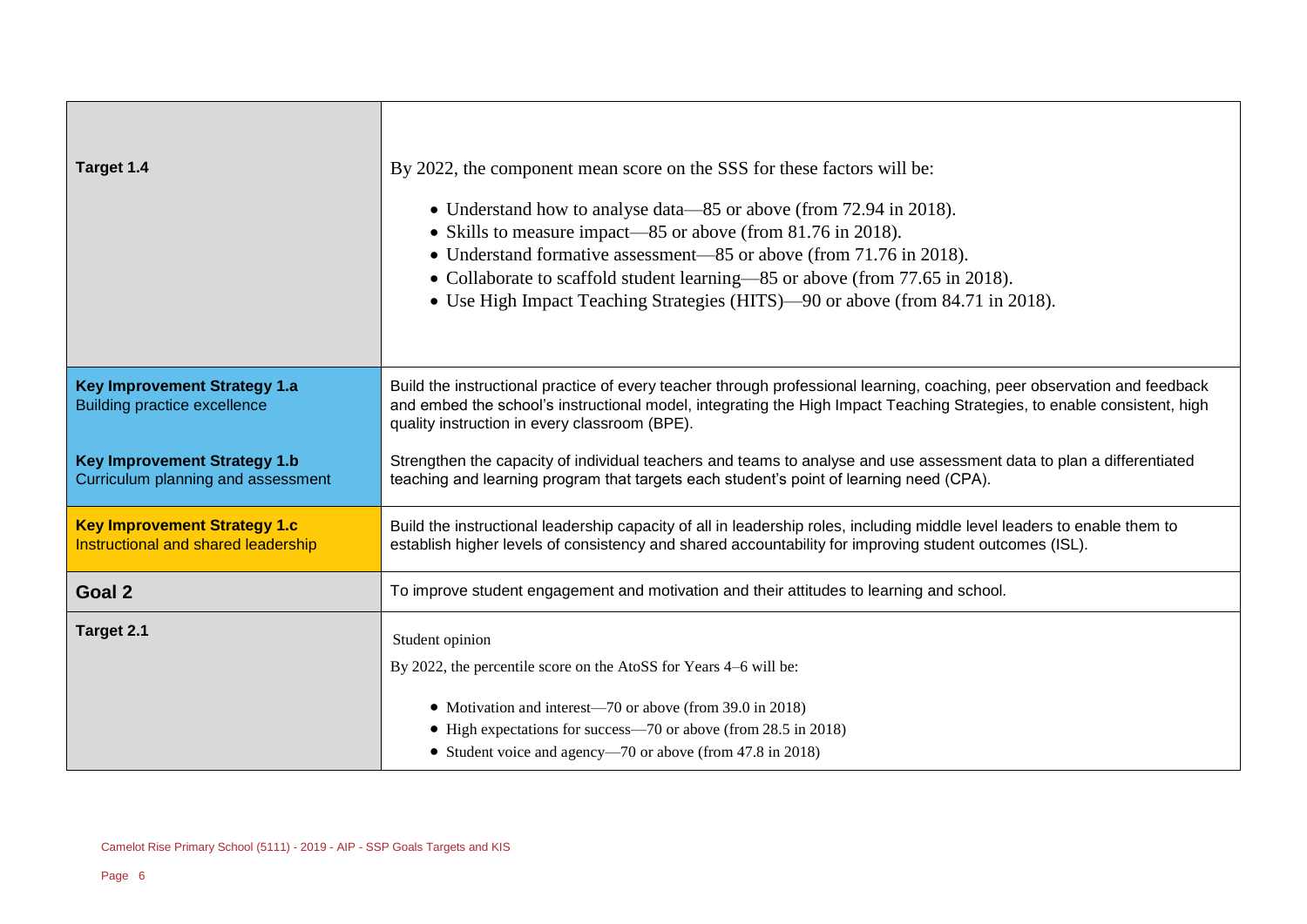|                                                                                  | • Sense of confidence-70 or above (from 43.4 in 2018)                                                                                                                                                                                                                                                                                                                                                                    |  |
|----------------------------------------------------------------------------------|--------------------------------------------------------------------------------------------------------------------------------------------------------------------------------------------------------------------------------------------------------------------------------------------------------------------------------------------------------------------------------------------------------------------------|--|
|                                                                                  |                                                                                                                                                                                                                                                                                                                                                                                                                          |  |
| Target 2.2                                                                       | Parent opinion<br>By 2022, the percent positive results by factor on the POS for:<br>• Stimulating learning environment will move from 70 in 2018 to 80 or above<br>• Student motivation and support will move from 69 in 2018 to 80 or above<br>• Student agency and voice will move from 71 in 2018 to 80 or above<br>• Positive transitions will move from 71 in 2018 to 80 or above                                  |  |
| Key Improvement Strategy 2.a<br>Empowering students and building school<br>pride | Develop and implement a student voice and learner agency strategy to empower students to be more motivated and<br>engaged in learning and school (ESBSP).                                                                                                                                                                                                                                                                |  |
| Key Improvement Strategy 2.b<br>Intellectual engagement and self-<br>awareness   | Create a learning culture that enables students to understand their learning data (visible learning) so they are better able<br>to monitor their own learning and self-regulate; systematically provide feedback to teachers about what they are learning<br>and how they are learning; set meaningful goals; and act as more intellectually engaged partners in improving their<br>learning outcomes. (ESBSP and IESA). |  |
| <b>Key Improvement Strategy 2.c</b><br><b>Building practice excellence</b>       | Build teacher knowledge and practice excellence in the use of learner centered teaching that enables the consistent use of<br>student voice, learner agency and metacognitive strategies in all classrooms. (BPE).                                                                                                                                                                                                       |  |
| Goal 3                                                                           | To continue to foster a positive climate for learning which supports the continued development of students' social and<br>emotional wellbeing.                                                                                                                                                                                                                                                                           |  |
| Target 3.1                                                                       | Parent opinion<br>By 2022, the percent positive results by factor on the POS for:                                                                                                                                                                                                                                                                                                                                        |  |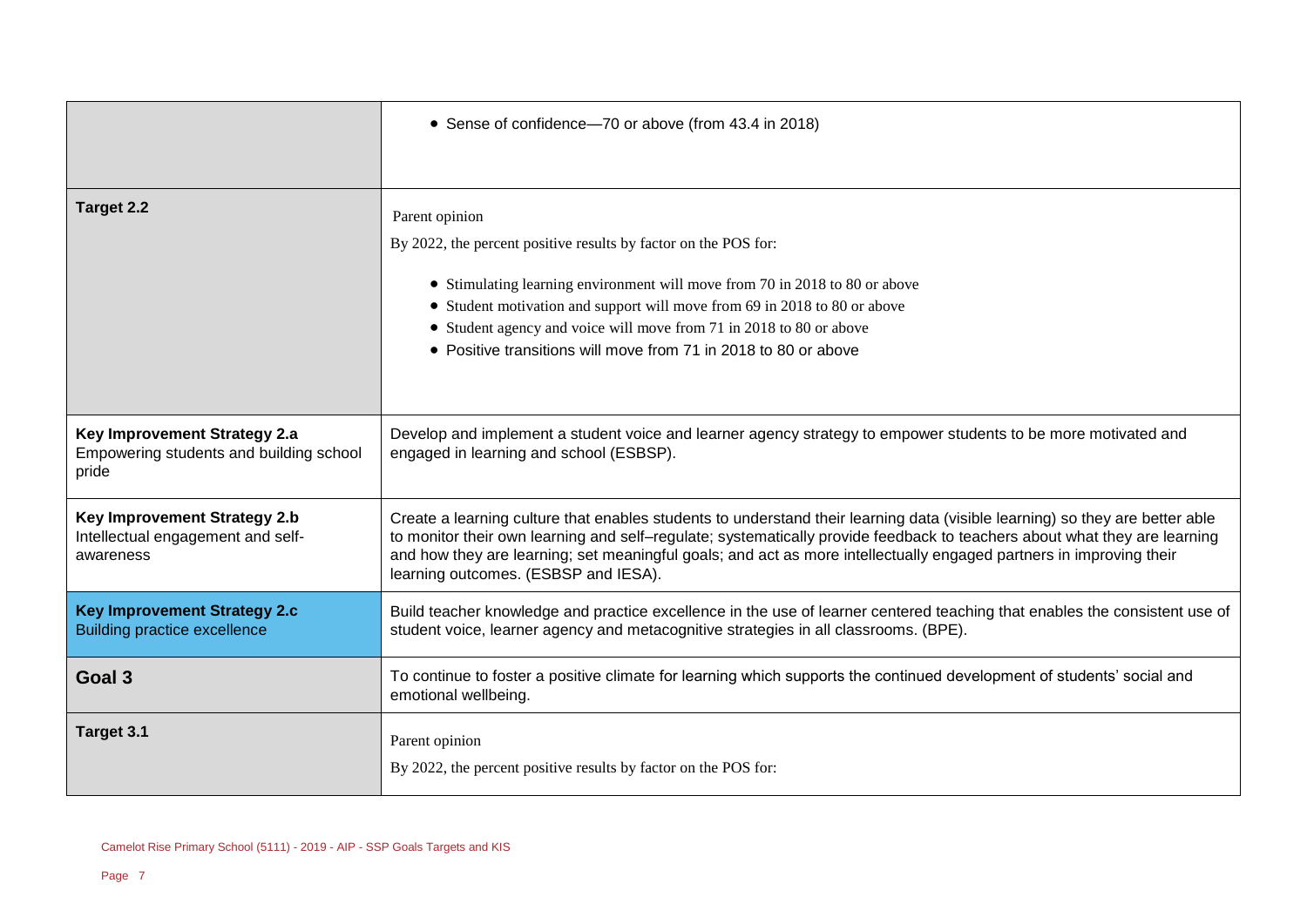|                                                                                 | • Parent participation and involvement will move from 72 in 2018 to 80 or above<br>• Teacher communication will move from 57 in 2018 to 80 or above<br>• Student motivation and support will move from 69 in 2018 to 80 or above<br>• School improvement will move from 64 in 2018 to 80 or above                                                |  |  |
|---------------------------------------------------------------------------------|--------------------------------------------------------------------------------------------------------------------------------------------------------------------------------------------------------------------------------------------------------------------------------------------------------------------------------------------------|--|--|
| Target 3.2                                                                      | Student opinion<br>By 2022, the percentile score on the AtoSS for Years 4–6 will be:<br>• Sense of connectedness—70 or above (from 35.4 in 2018)<br>• Effective classroom behaviour—70 or above (from 37.0 in 2018)<br>• Self-regulation and goal setting—70 or above (from 32.3 in 2018)<br>• Managing bullying—60 or above (from 19.9 in 2018) |  |  |
| Key Improvement Strategy 3.a<br>Setting expectations and promoting<br>inclusion | Review the school's behaviour management approach and embed a school–wide positive behaviour program (SEPI).                                                                                                                                                                                                                                     |  |  |
| <b>Key Improvement Strategy 3.b</b><br>Health and wellbeing                     | Implement a social skills program which explicitly teaches students character strengths and learner dispositions, enabling<br>them to develop a growth mindset and to self regulate (H&W).                                                                                                                                                       |  |  |
| <b>Key Improvement Strategy 3.c</b><br>Parents and carers as partners           | Strengthen the learning partnerships between home and the school to strengthen communication and support improved<br>student outcomes (PCP).                                                                                                                                                                                                     |  |  |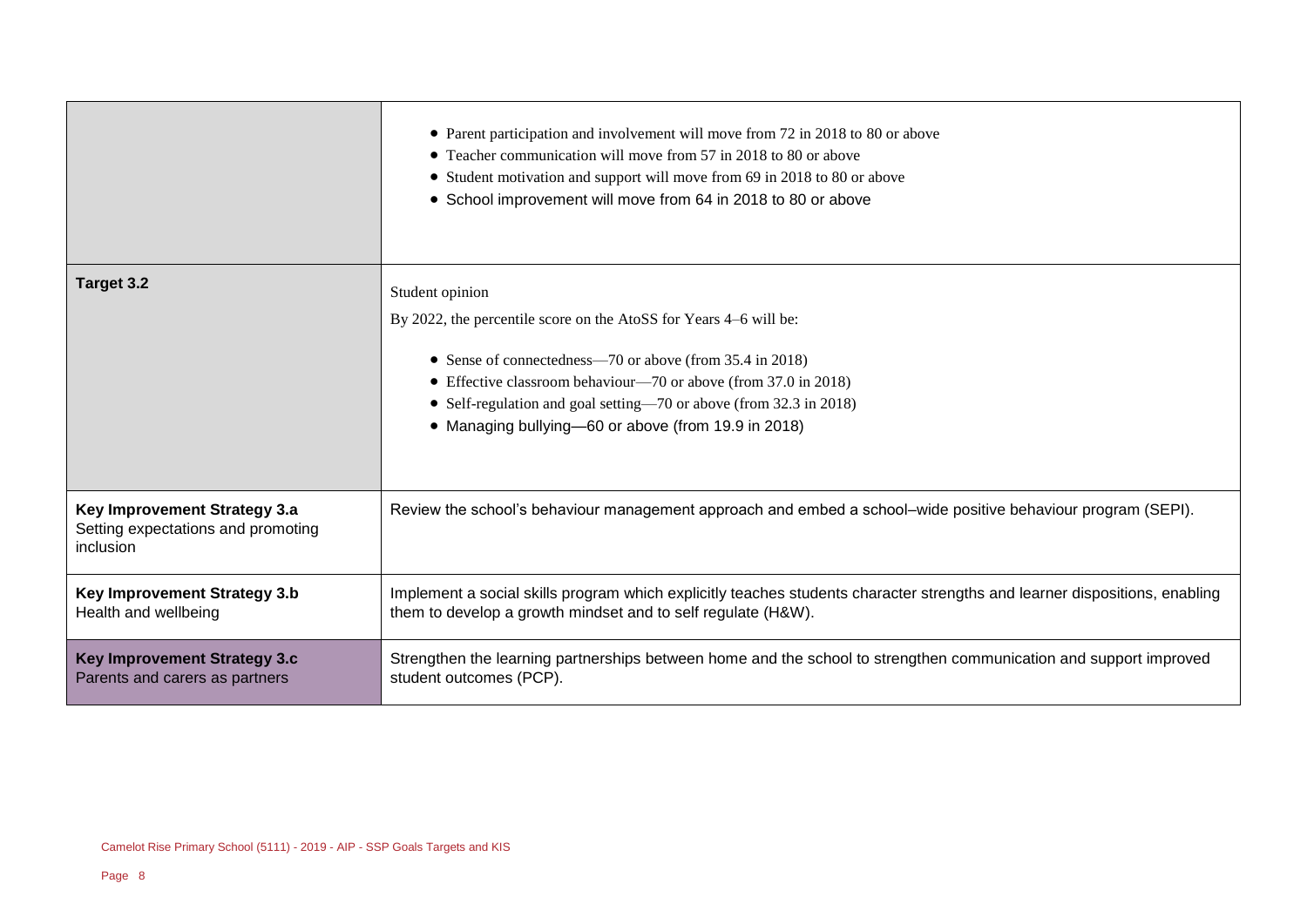### **Select Annual Goals and KIS**

| <b>Four Year Strategic Goals</b>                                                                                                                     | Is this<br>selected for<br>focus this<br>year? | <b>Four Year Strategic Targets</b>                                                                                                                                                                                                                                                       | 12 month target<br>The 12 month target is an incremental step<br>towards meeting the 4-year target, using the<br>same data set. |
|------------------------------------------------------------------------------------------------------------------------------------------------------|------------------------------------------------|------------------------------------------------------------------------------------------------------------------------------------------------------------------------------------------------------------------------------------------------------------------------------------------|---------------------------------------------------------------------------------------------------------------------------------|
| To improve student achievement and<br>learning growth for every student<br>across the whole curriculum with an<br>emphasis on literacy and numeracy. | Yes                                            | By 2022, increase the percentage of students making high relative growth<br>in NAPLAN<br>• Reading to 35 or above (from 28.1 in 2018)<br>• Writing to 38 or above (from 34.9 in 2018)<br>• Spelling to 35 or above (from 25.0 in 2018)<br>• Numeracy to 35 or above (from 26.2 in 2018). | Reading to 30% in 2019<br>Writing to 36% in 2019<br>Spelling to 28% in 2019<br>Numeracy to 29% in 2019                          |
|                                                                                                                                                      |                                                | By 2022, increase the percentage of Year 5 students in the top<br>2 NAPLAN bands for<br>• Reading to 75 or above (from 64.3 in 2018)<br>• Writing to 50 or above (from 26.0 in 2018)<br>• Numeracy to 75 or above (from 64.3 in 2018)                                                    | Reading to 68% in 2019<br>Writing to 35% in 2019<br>Numeracy to 68% in 2019                                                     |
|                                                                                                                                                      |                                                | By 2022 the gap between the factor percentiles by gender at<br>any year level of the AToSS is no more than 10 per cent                                                                                                                                                                   | Stimulated learning-60% in 2019<br>Differentiated learning challenge-65%<br>in 2019<br>Effective teaching time-65% in 2019      |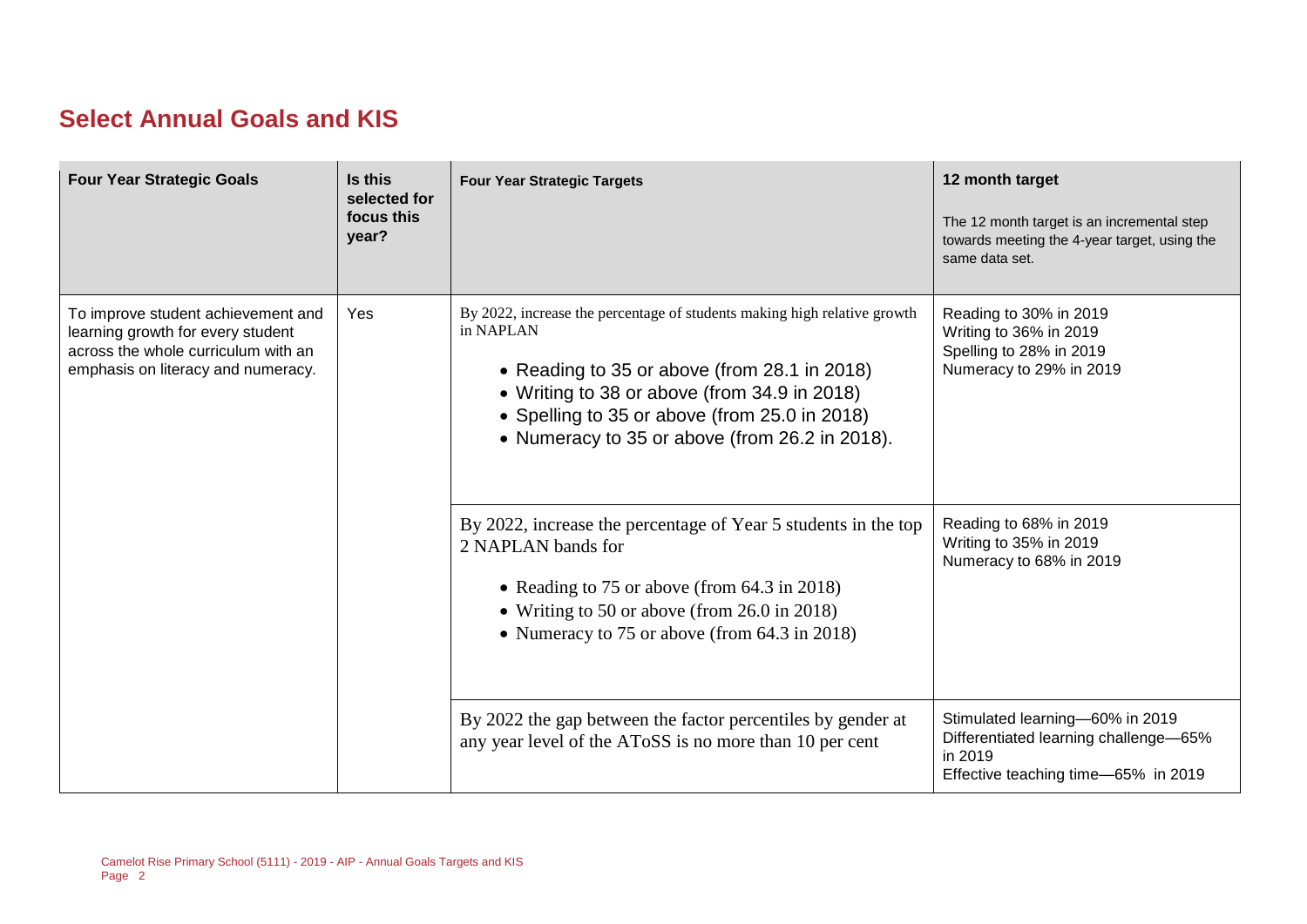|                                                                                                |     | By 2022, the percentile score on the AtoSS for<br>Years 4-6 will be:<br>• Stimulated learning—75 or above (from 54 per cent in<br>2018)<br>• Differentiated learning challenge—75 or above (from<br>59.2 in 2018)<br>• Effective teaching time—75 or above (from 59.2 in<br>2018)                                                                                                                                                                                        |                                                                                                                                                                                                                                                                  |
|------------------------------------------------------------------------------------------------|-----|--------------------------------------------------------------------------------------------------------------------------------------------------------------------------------------------------------------------------------------------------------------------------------------------------------------------------------------------------------------------------------------------------------------------------------------------------------------------------|------------------------------------------------------------------------------------------------------------------------------------------------------------------------------------------------------------------------------------------------------------------|
|                                                                                                |     | By 2022, the component mean score on the SSS for these<br>factors will be:<br>• Understand how to analyse data—85 or above (from<br>72.94 in 2018).<br>• Skills to measure impact—85 or above (from 81.76 in<br>2018).<br>• Understand formative assessment—85 or above (from<br>71.76 in 2018).<br>• Collaborate to scaffold student learning-85 or above<br>(from 77.65 in 2018).<br>• Use High Impact Teaching Strategies (HITS)—90 or<br>above (from 84.71 in 2018). | Understand how to analyse data-76% in<br>2019<br>Skills to measure impact-83% in 2019<br>Understand formative assessment-75%<br>in 2019<br>Collaborate to scaffold student learning-<br>80% in 2019<br>Use High Impact Teaching Strategies<br>(HITS)-86% in 2019 |
| To improve student engagement and<br>motivation and their attitudes to<br>learning and school. | Yes | Student opinion<br>By 2022, the percentile score on the AtoSS for Years 4–6 will be:                                                                                                                                                                                                                                                                                                                                                                                     | Motivation and interest-50% in 2019<br>High expectations for success-40% in<br>2019<br>Student voice and agency-55% in 2019<br>Sense of confidence-55% in 2019                                                                                                   |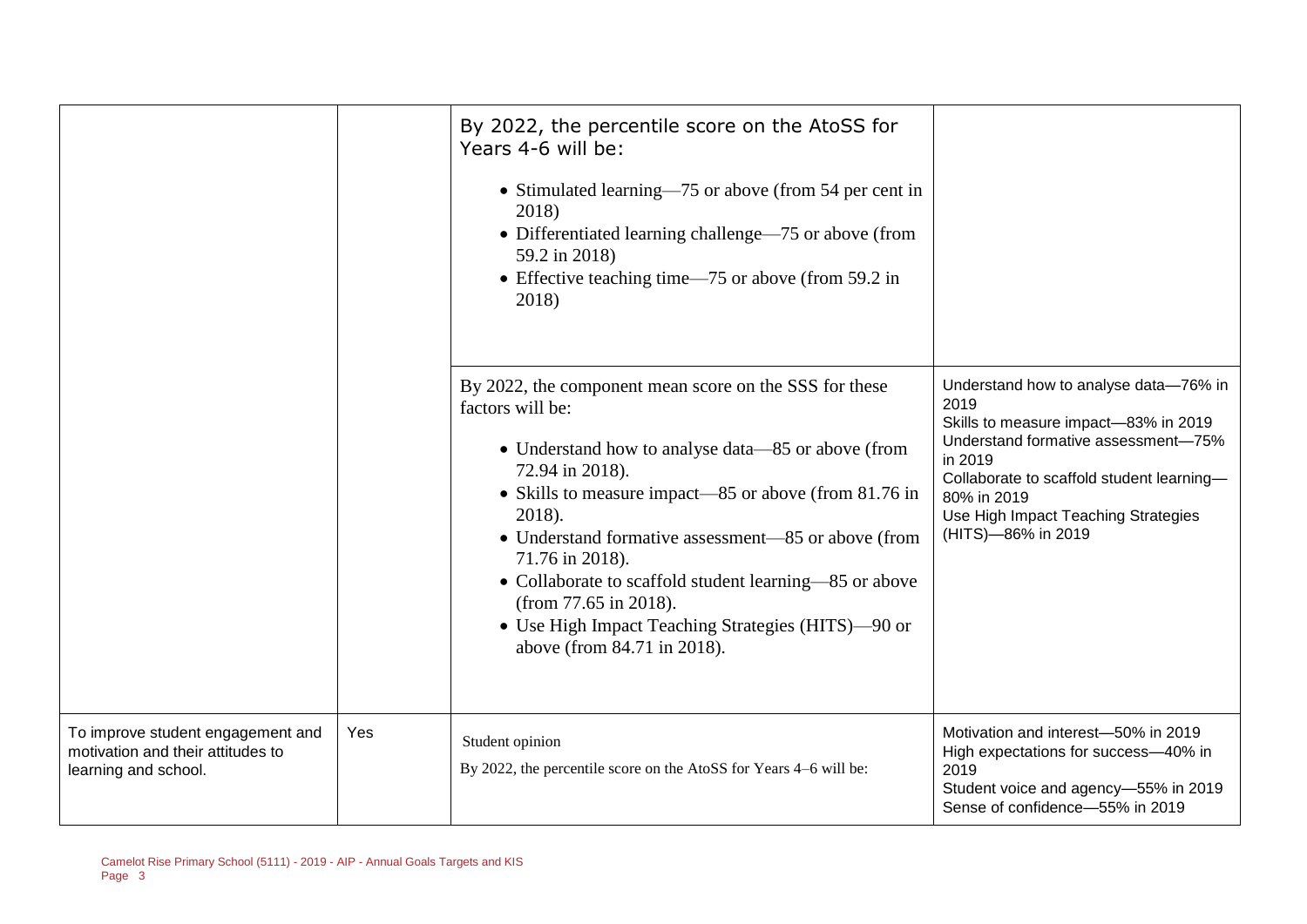|                                                                                                                                                         |     | • Motivation and interest—70 or above (from 39.0 in 2018)<br>• High expectations for success—70 or above (from 28.5 in 2018)<br>• Student voice and agency—70 or above (from 47.8 in 2018)<br>• Sense of confidence-70 or above (from 43.4 in 2018)                                                                                                                                                 |                                                                                                                                                                                                                                       |
|---------------------------------------------------------------------------------------------------------------------------------------------------------|-----|-----------------------------------------------------------------------------------------------------------------------------------------------------------------------------------------------------------------------------------------------------------------------------------------------------------------------------------------------------------------------------------------------------|---------------------------------------------------------------------------------------------------------------------------------------------------------------------------------------------------------------------------------------|
|                                                                                                                                                         |     | Parent opinion<br>By 2022, the percent positive results by factor on the POS for:<br>• Stimulating learning environment will move from 70 in 2018 to<br>80 or above<br>• Student motivation and support will move from 69 in 2018 to 80<br>or above<br>• Student agency and voice will move from 71 in 2018 to 80 or<br>above<br>• Positive transitions will move from 71 in 2018 to 80 or<br>above | Stimulating learning environment will be<br>73% in 2019<br>Student motivation and support will be<br>73% in 2019<br>Student agency and voice will be 74% in<br>2019<br>Positive transitions will be 74 % in 2019                      |
| To continue to foster a positive<br>climate for learning which supports<br>the continued development of<br>students' social and emotional<br>wellbeing. | Yes | Parent opinion<br>By 2022, the percent positive results by factor on the POS for:<br>• Parent participation and involvement will move from 72 in 2018<br>to 80 or above<br>• Teacher communication will move from 57 in 2018 to 80 or<br>above<br>• Student motivation and support will move from 69 in 2018 to 80<br>or above                                                                      | Parent participation and involvement will<br>move to 74% in 2019<br>Teacher communication will move to 65%<br>in 2019<br>Student motivation and support will move<br>to 74% in 2019<br>School improvement will move to 70% in<br>2019 |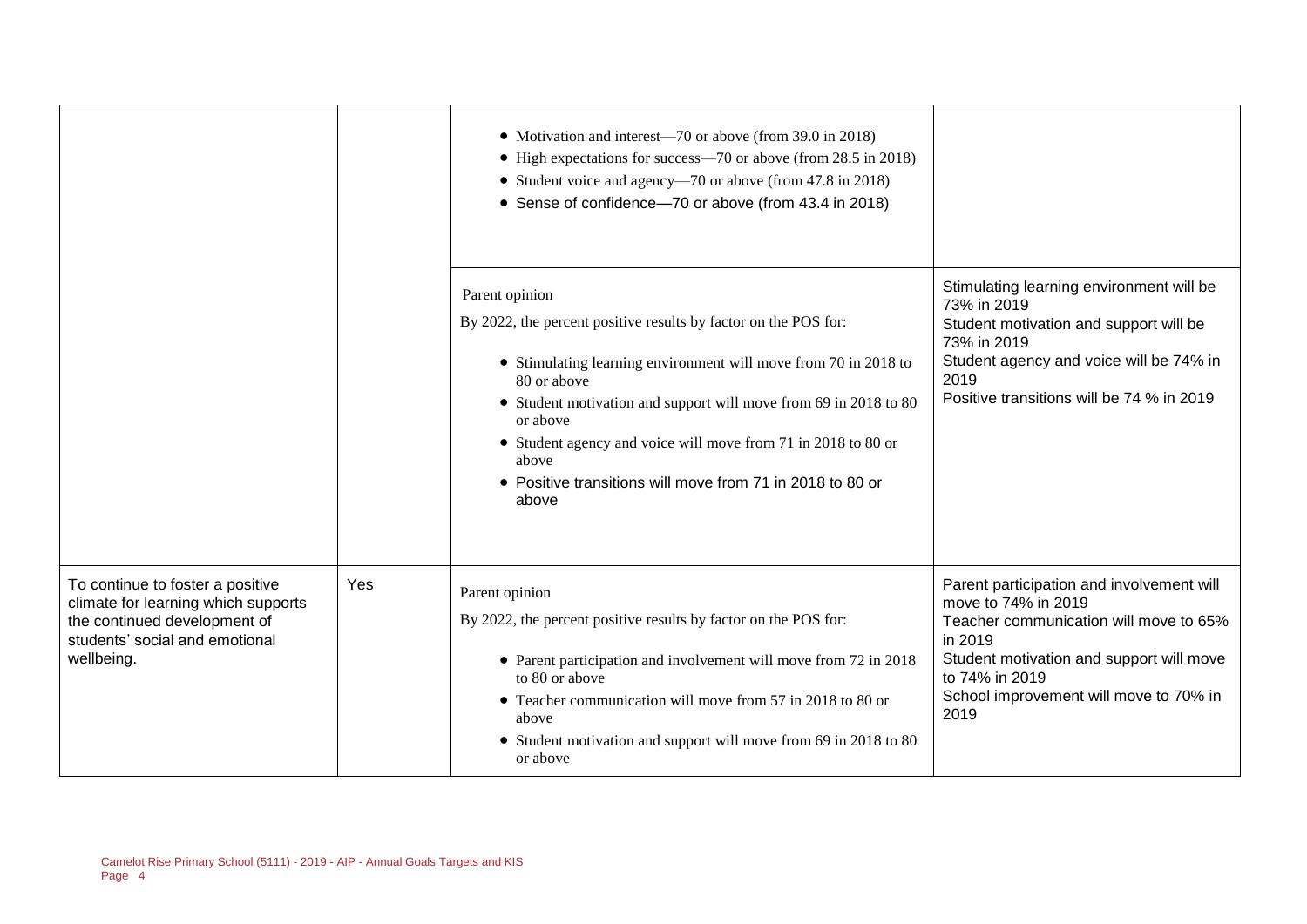|  | • School improvement will move from 64 in 2018 to 80 or<br>above                                                                                                                                                                                                                                                                                    |                                                                                                                                                                        |
|--|-----------------------------------------------------------------------------------------------------------------------------------------------------------------------------------------------------------------------------------------------------------------------------------------------------------------------------------------------------|------------------------------------------------------------------------------------------------------------------------------------------------------------------------|
|  | Student opinion<br>By 2022, the percentile score on the AtoSS for Years 4–6 will be:<br>• Sense of connectedness—70 or above (from 35.4 in 2018)<br>• Effective classroom behaviour—70 or above (from 37.0 in 2018)<br>• Self-regulation and goal setting—70 or above (from 32.3 in<br>2018)<br>• Managing bullying-60 or above (from 19.9 in 2018) | Sense of connectedness—50% in 2019<br>Effective classroom behaviour—50% in<br>2019<br>Self-regulation and goal setting-50% in<br>2019<br>Managing bullying-40% in 2019 |

| Goal 1              | To improve student achievement and learning growth for every student across the whole curriculum with an emphasis on<br>literacy and numeracy. |
|---------------------|------------------------------------------------------------------------------------------------------------------------------------------------|
| 12 Month Target 1.1 | Reading to 30% in 2019<br>Writing to 36% in 2019<br>Spelling to 28% in 2019<br>Numeracy to 29% in 2019                                         |
| 12 Month Target 1.2 | Reading to 68% in 2019<br>Writing to 35% in 2019<br>Numeracy to 68% in 2019                                                                    |
| 12 Month Target 1.3 | Stimulated learning-60% in 2019<br>Differentiated learning challenge-65% in 2019<br>Effective teaching time-65% in 2019                        |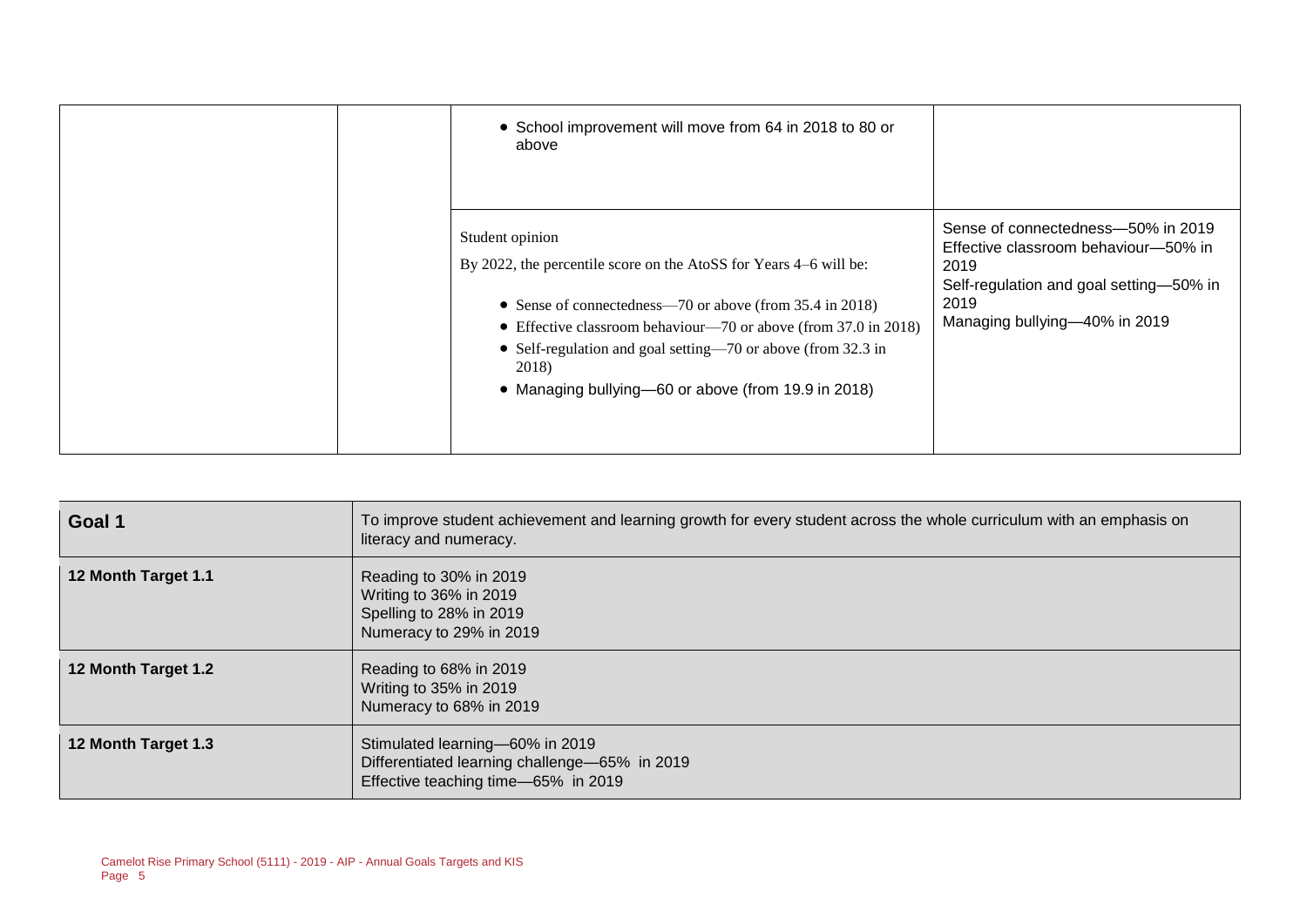| 12 Month Target 1.4<br>Understand how to analyse data-76% in 2019<br>Skills to measure impact-83% in 2019<br>Understand formative assessment-75% in 2019<br>Collaborate to scaffold student learning-80% in 2019<br>Use High Impact Teaching Strategies (HITS)-86% in 2019                |                                                                                                                                                                                                                                                                                                                                                                                                                                                                                                                                                                                                                                                                                                                                                                                                                                                                                                                                                                                                                                                                                                                                                                                                                 |                                              |  |  |
|-------------------------------------------------------------------------------------------------------------------------------------------------------------------------------------------------------------------------------------------------------------------------------------------|-----------------------------------------------------------------------------------------------------------------------------------------------------------------------------------------------------------------------------------------------------------------------------------------------------------------------------------------------------------------------------------------------------------------------------------------------------------------------------------------------------------------------------------------------------------------------------------------------------------------------------------------------------------------------------------------------------------------------------------------------------------------------------------------------------------------------------------------------------------------------------------------------------------------------------------------------------------------------------------------------------------------------------------------------------------------------------------------------------------------------------------------------------------------------------------------------------------------|----------------------------------------------|--|--|
| <b>Key Improvement Strategies</b>                                                                                                                                                                                                                                                         |                                                                                                                                                                                                                                                                                                                                                                                                                                                                                                                                                                                                                                                                                                                                                                                                                                                                                                                                                                                                                                                                                                                                                                                                                 | Is this KIS selected for focus this<br>year? |  |  |
| KIS <sub>1</sub><br><b>Building practice excellence</b>                                                                                                                                                                                                                                   | Build the instructional practice of every teacher through professional learning, coaching,<br>peer observation and feedback and embed the school's instructional model, integrating the<br>High Impact Teaching Strategies, to enable consistent, high quality instruction in every<br>classroom (BPE).                                                                                                                                                                                                                                                                                                                                                                                                                                                                                                                                                                                                                                                                                                                                                                                                                                                                                                         | Yes                                          |  |  |
| KIS <sub>2</sub><br>Curriculum planning and assessment                                                                                                                                                                                                                                    | Strengthen the capacity of individual teachers and teams to analyse and use assessment<br>data to plan a differentiated teaching and learning program that targets each student's<br>point of learning need (CPA).                                                                                                                                                                                                                                                                                                                                                                                                                                                                                                                                                                                                                                                                                                                                                                                                                                                                                                                                                                                              | Yes                                          |  |  |
| KIS <sub>3</sub><br>Instructional and shared leadership                                                                                                                                                                                                                                   | Build the instructional leadership capacity of all in leadership roles, including middle level<br>leaders to enable them to establish higher levels of consistency and shared accountability<br>for improving student outcomes (ISL).                                                                                                                                                                                                                                                                                                                                                                                                                                                                                                                                                                                                                                                                                                                                                                                                                                                                                                                                                                           | Yes                                          |  |  |
| Explain why the school has selected this<br>KIS as a focus for this year. Please make<br>reference to the self-evaluation, relevant<br>school data, the progress against School<br>Strategic Plan (SSP) goals, targets, and the<br>diagnosis of issues requiring particular<br>attention. | We have selected these areas as we need to develop teacher capacity and consistency across the school. We need teachers<br>to focus on High Impact Teaching Strategies as a way to improve teacher practice and provide a lens for staff to reflect on their<br>own practice. Developing teacher data literacy skills is essential as this would enable us to teach to the "Point of Need". Our<br>2018 Annual Report shows a discrepancy between teacher assessment in English compared to similar schools, yet, our<br>NAPLAN results are far more positive.<br>Our school was achieving positive student learning results but observed that in 2018 lower percentages of Year 5 students<br>were achieving in the top two NAPLAN bands for Reading and Writing compared to 2017. For NAPLAN Reading and<br>Numeracy the percentage of students achieving high relative growth had declined between 2017 and 2018. The panel<br>therefore recommended the school focus on achieving continuous and sustained improvement in student learning outcomes<br>across all literacy and numeracy domains. As this year is the first year in relation to our Strategic Plan we are not able to<br>measure our impact. |                                              |  |  |
| Goal 2                                                                                                                                                                                                                                                                                    | To improve student engagement and motivation and their attitudes to learning and school.                                                                                                                                                                                                                                                                                                                                                                                                                                                                                                                                                                                                                                                                                                                                                                                                                                                                                                                                                                                                                                                                                                                        |                                              |  |  |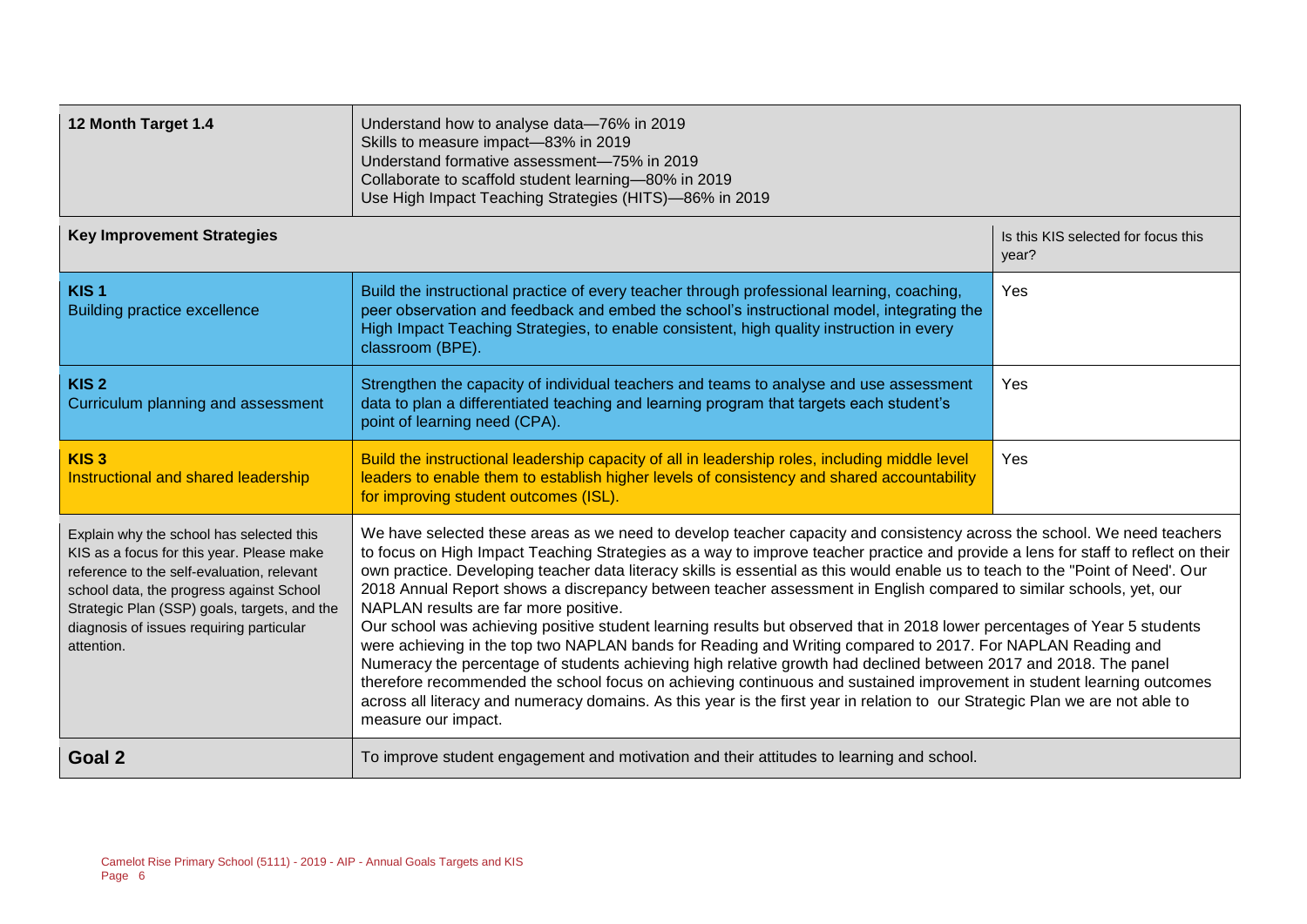| 12 Month Target 2.1                                                                                                                                                                                                                                                                       | Motivation and interest-50% in 2019<br>High expectations for success-40% in 2019<br>Student voice and agency-55% in 2019<br>Sense of confidence-55% in 2019                                                                                                                                                                                                                                                                                                                                                                                                                                                                                                                                                              |                                              |  |  |  |
|-------------------------------------------------------------------------------------------------------------------------------------------------------------------------------------------------------------------------------------------------------------------------------------------|--------------------------------------------------------------------------------------------------------------------------------------------------------------------------------------------------------------------------------------------------------------------------------------------------------------------------------------------------------------------------------------------------------------------------------------------------------------------------------------------------------------------------------------------------------------------------------------------------------------------------------------------------------------------------------------------------------------------------|----------------------------------------------|--|--|--|
| 12 Month Target 2.2                                                                                                                                                                                                                                                                       | Stimulating learning environment will be 73% in 2019<br>Student motivation and support will be 73% in 2019<br>Student agency and voice will be 74% in 2019<br>Positive transitions will be 74 % in 2019                                                                                                                                                                                                                                                                                                                                                                                                                                                                                                                  |                                              |  |  |  |
| <b>Key Improvement Strategies</b>                                                                                                                                                                                                                                                         |                                                                                                                                                                                                                                                                                                                                                                                                                                                                                                                                                                                                                                                                                                                          | Is this KIS selected for focus this<br>year? |  |  |  |
| KIS <sub>1</sub><br>Empowering students and building<br>school pride                                                                                                                                                                                                                      | Develop and implement a student voice and learner agency strategy to empower students<br>to be more motivated and engaged in learning and school (ESBSP).                                                                                                                                                                                                                                                                                                                                                                                                                                                                                                                                                                | Yes                                          |  |  |  |
| KIS <sub>2</sub><br>Intellectual engagement and self-<br>awareness                                                                                                                                                                                                                        | Create a learning culture that enables students to understand their learning data (visible<br>learning) so they are better able to monitor their own learning and self-regulate;<br>systematically provide feedback to teachers about what they are learning and how they<br>are learning; set meaningful goals; and act as more intellectually engaged partners in<br>improving their learning outcomes. (ESBSP and IESA).                                                                                                                                                                                                                                                                                              | No                                           |  |  |  |
| KIS <sub>3</sub><br><b>Building practice excellence</b>                                                                                                                                                                                                                                   | Build teacher knowledge and practice excellence in the use of learner centered teaching<br>that enables the consistent use of student voice, learner agency and metacognitive<br>strategies in all classrooms. (BPE).                                                                                                                                                                                                                                                                                                                                                                                                                                                                                                    | No                                           |  |  |  |
| Explain why the school has selected this<br>KIS as a focus for this year. Please make<br>reference to the self-evaluation, relevant<br>school data, the progress against School<br>Strategic Plan (SSP) goals, targets, and the<br>diagnosis of issues requiring particular<br>attention. | We noted that there were some improvements in the AToSS in 2018, classroom visits, staff feedback and student focus group<br>interviews indicated that there remained a need to further raise levels of student voice and learner agency in order to improve<br>student achievement, engagement and wellbeing outcomes. By focusing student voice and learner agency during PLT<br>meetings we will ensure all teachers think carefully about these factors. Through Essential Assessments teachers we be able<br>to share pre and post test data with students enable them to measure their learning growth. As this year is the first year in<br>relation to our Strategic Plan we are not able to measure our impact. |                                              |  |  |  |
| Goal 3                                                                                                                                                                                                                                                                                    | To continue to foster a positive climate for learning which supports the continued development of students' social and<br>emotional wellbeing.                                                                                                                                                                                                                                                                                                                                                                                                                                                                                                                                                                           |                                              |  |  |  |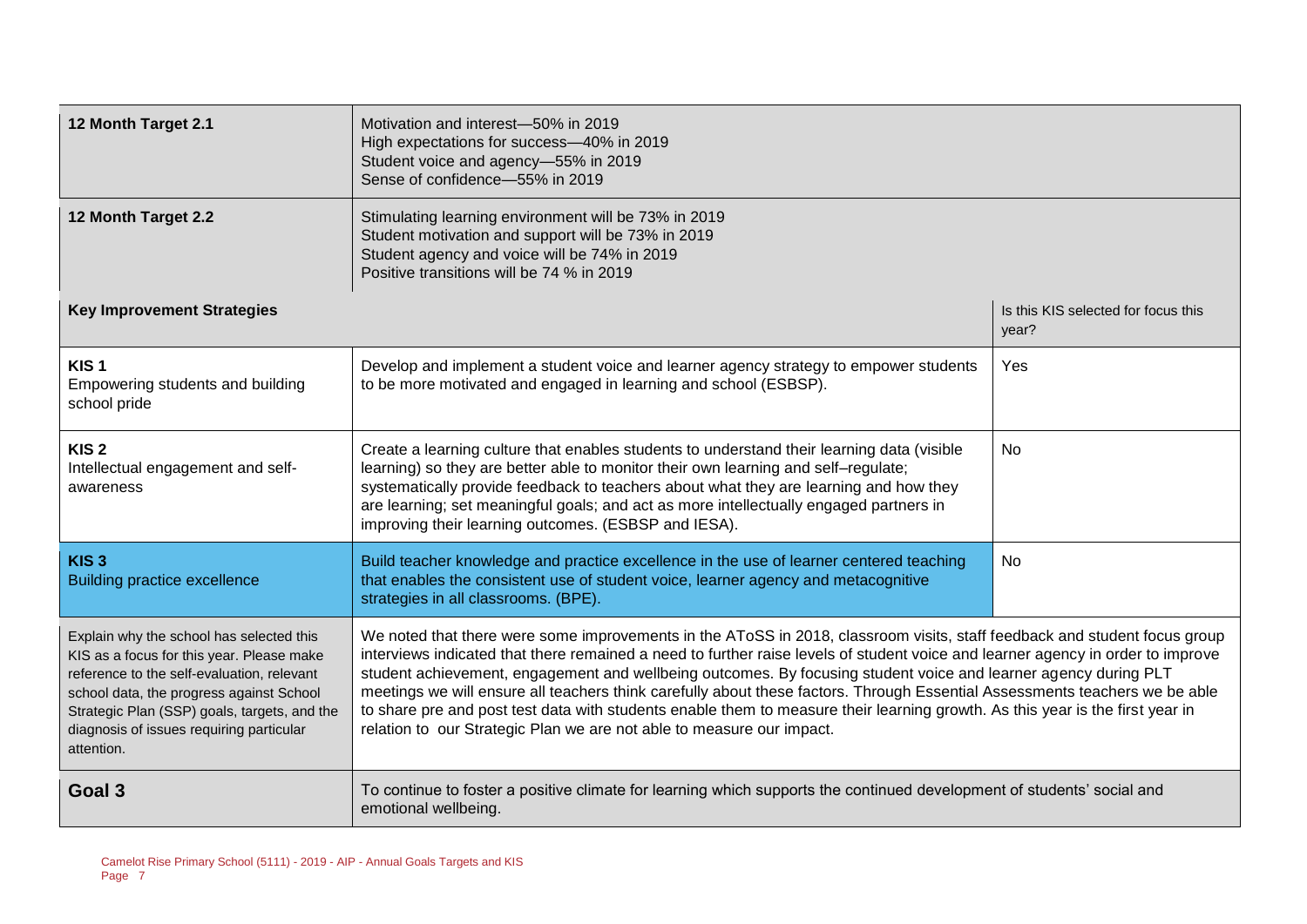| 12 Month Target 3.1                                                                                                                                                                                                                                                                       | Parent participation and involvement will move to 74% in 2019<br>Teacher communication will move to 65% in 2019<br>Student motivation and support will move to 74% in 2019<br>School improvement will move to 70% in 2019                                                                                                                                                                                                                                                                                                                                         |                                              |  |  |  |
|-------------------------------------------------------------------------------------------------------------------------------------------------------------------------------------------------------------------------------------------------------------------------------------------|-------------------------------------------------------------------------------------------------------------------------------------------------------------------------------------------------------------------------------------------------------------------------------------------------------------------------------------------------------------------------------------------------------------------------------------------------------------------------------------------------------------------------------------------------------------------|----------------------------------------------|--|--|--|
| 12 Month Target 3.2                                                                                                                                                                                                                                                                       | Sense of connectedness-50% in 2019<br>Effective classroom behaviour-50% in 2019<br>Self-regulation and goal setting-50% in 2019<br>Managing bullying-40% in 2019                                                                                                                                                                                                                                                                                                                                                                                                  |                                              |  |  |  |
| <b>Key Improvement Strategies</b>                                                                                                                                                                                                                                                         |                                                                                                                                                                                                                                                                                                                                                                                                                                                                                                                                                                   | Is this KIS selected for focus this<br>year? |  |  |  |
| KIS <sub>1</sub><br>Setting expectations and promoting<br>inclusion                                                                                                                                                                                                                       | Review the school's behaviour management approach and embed a school-wide positive<br>behaviour program (SEPI).                                                                                                                                                                                                                                                                                                                                                                                                                                                   | Yes                                          |  |  |  |
| KIS <sub>2</sub><br>Health and wellbeing                                                                                                                                                                                                                                                  | Implement a social skills program which explicitly teaches students character strengths<br>and learner dispositions, enabling them to develop a growth mindset and to self regulate<br>(H&W).                                                                                                                                                                                                                                                                                                                                                                     | No                                           |  |  |  |
| KIS <sub>3</sub><br>Parents and carers as partners                                                                                                                                                                                                                                        | Strengthen the learning partnerships between home and the school to strengthen<br>communication and support improved student outcomes (PCP).                                                                                                                                                                                                                                                                                                                                                                                                                      | <b>No</b>                                    |  |  |  |
| Explain why the school has selected this<br>KIS as a focus for this year. Please make<br>reference to the self-evaluation, relevant<br>school data, the progress against School<br>Strategic Plan (SSP) goals, targets, and the<br>diagnosis of issues requiring particular<br>attention. | During our school in 2018 Feedback from staff, student and parent interviews during the review and a consideration of the<br>opinion data informed the panel's view that enhancing student connectedness through the implementation of a positive<br>behaviour education approach, improving their social skills and emotional wellbeing while strengthening the home school<br>partnership were likely to support further growth in student outcomes. As this year is the first year in relation to our Strategic<br>Plan we are not able to measure our impact. |                                              |  |  |  |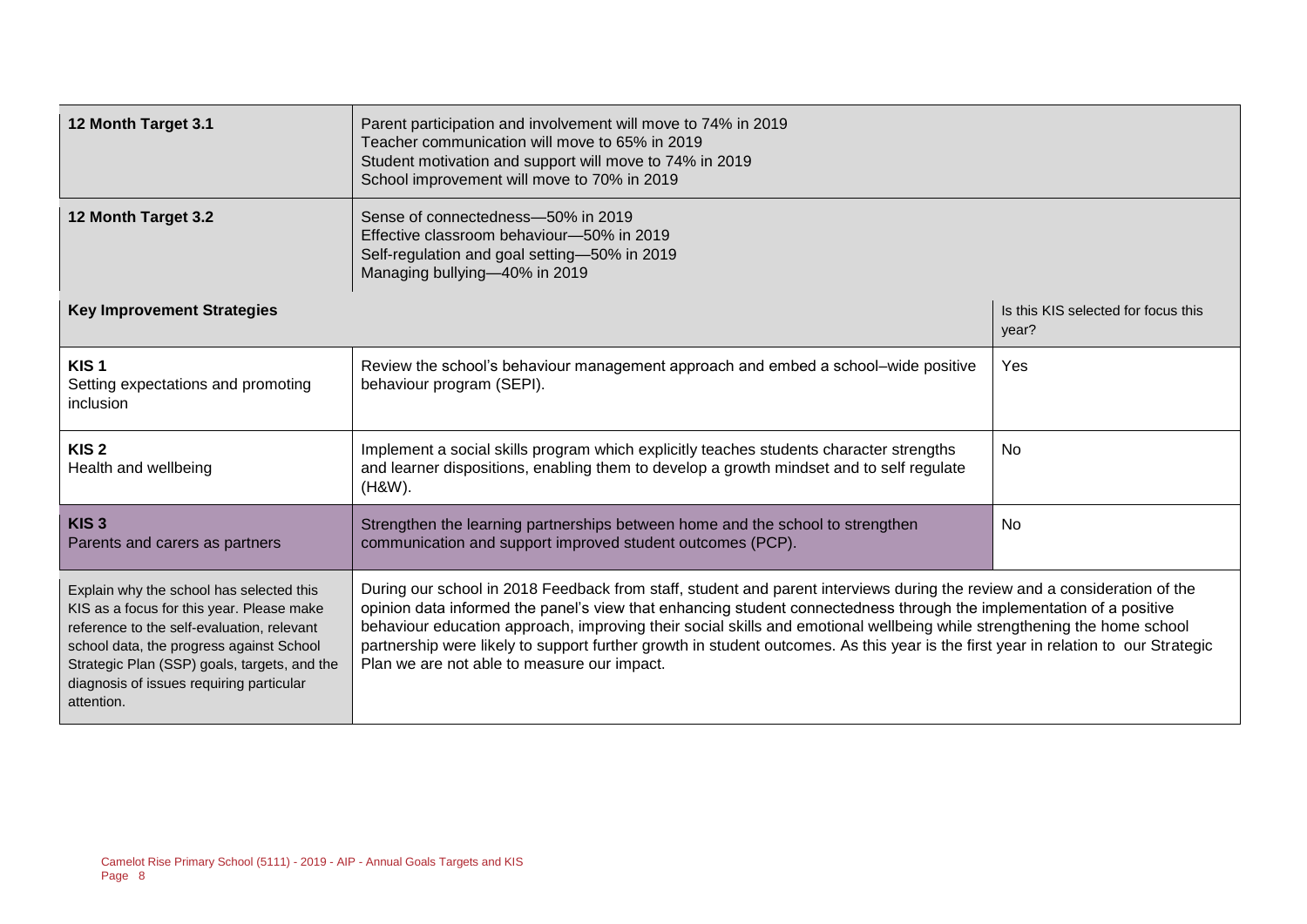#### **Define Actions, Outcomes and Activities**

| Goal 1                                                  | To improve student achievement and learning growth for every student across the whole curriculum with an emphasis on literacy and<br>numeracy.                                                                                                                                                       |
|---------------------------------------------------------|------------------------------------------------------------------------------------------------------------------------------------------------------------------------------------------------------------------------------------------------------------------------------------------------------|
| 12 Month Target 1.1                                     | Reading to 30% in 2019<br>Writing to 36% in 2019<br>Spelling to 28% in 2019<br>Numeracy to 29% in 2019                                                                                                                                                                                               |
| 12 Month Target 1.2                                     | Reading to 68% in 2019<br>Writing to 35% in 2019<br>Numeracy to 68% in 2019                                                                                                                                                                                                                          |
| 12 Month Target 1.3                                     | Stimulated learning-60% in 2019<br>Differentiated learning challenge-65% in 2019<br>Effective teaching time-65% in 2019                                                                                                                                                                              |
| 12 Month Target 1.4                                     | Understand how to analyse data-76% in 2019<br>Skills to measure impact-83% in 2019<br>Understand formative assessment-75% in 2019<br>Collaborate to scaffold student learning-80% in 2019<br>Use High Impact Teaching Strategies (HITS)-86% in 2019                                                  |
| KIS <sub>1</sub><br><b>Building practice excellence</b> | Build the instructional practice of every teacher through professional learning, coaching, peer observation and feedback and embed<br>the school's instructional model, integrating the High Impact Teaching Strategies, to enable consistent, high quality instruction in<br>every classroom (BPE). |
| <b>Actions</b>                                          | Timetabled coaching sessions<br>Professional learning meeting schedule<br>Curriculum days based on teacher development<br>Change in timetable to cater for more team planning and sustained learning time for students                                                                               |
| <b>Outcomes</b>                                         | Work programs that clearly show the agreed school instructional model<br>Work programs that show differentiation to meet point of need<br>PLT minutes that show discussion based around student data                                                                                                 |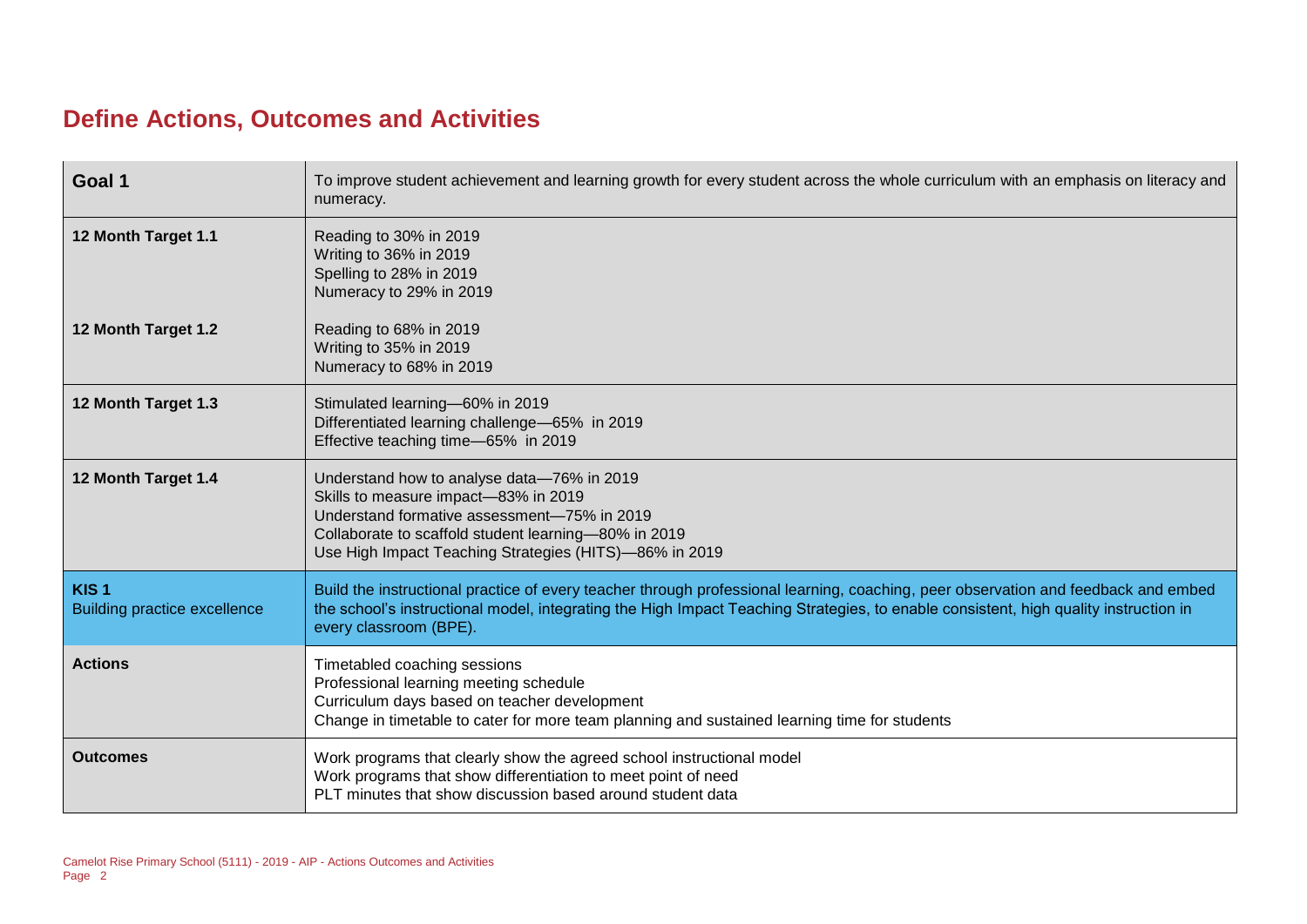|                                                           | Teachers trialing strategies based on feedback from lesson observations<br>Teachers being able to meet and exceed PDP goals                                                                                                                                                                                                                                                                                                                                                                                                                                                                                                                                                                                                           |                                    |                                 |                                             |                                                               |  |
|-----------------------------------------------------------|---------------------------------------------------------------------------------------------------------------------------------------------------------------------------------------------------------------------------------------------------------------------------------------------------------------------------------------------------------------------------------------------------------------------------------------------------------------------------------------------------------------------------------------------------------------------------------------------------------------------------------------------------------------------------------------------------------------------------------------|------------------------------------|---------------------------------|---------------------------------------------|---------------------------------------------------------------|--|
| <b>Success Indicators</b>                                 | Student achievement data as outlined above<br>Staff Opinion Survey data as outlined above<br>Parent Opinion Survey as outlined above                                                                                                                                                                                                                                                                                                                                                                                                                                                                                                                                                                                                  |                                    |                                 |                                             |                                                               |  |
| <b>Activities and Milestones</b>                          |                                                                                                                                                                                                                                                                                                                                                                                                                                                                                                                                                                                                                                                                                                                                       | Who                                | Is this a PL<br><b>Priority</b> | When                                        | <b>Budget</b>                                                 |  |
| Curriculum days x 3                                       |                                                                                                                                                                                                                                                                                                                                                                                                                                                                                                                                                                                                                                                                                                                                       | $\overline{\mathbf{M}}$ Teacher(s) | $\overline{M}$ PLP<br>Priority  | from:<br>Term 1<br>to:<br>Term <sub>3</sub> | \$3,500.00<br>$\triangleright$ Equity funding will<br>be used |  |
| Weekly professional learning                              |                                                                                                                                                                                                                                                                                                                                                                                                                                                                                                                                                                                                                                                                                                                                       | $\overline{\mathbf{M}}$ Teacher(s) | $\overline{M}$ PLP<br>Priority  | from:<br>Term 1<br>to:<br>Term 4            | \$0.00<br>Equity funding will<br>be used                      |  |
| KIS <sub>2</sub><br>Curriculum planning and<br>assessment | Strengthen the capacity of individual teachers and teams to analyse and use assessment data to plan a differentiated teaching and<br>learning program that targets each student's point of learning need (CPA).                                                                                                                                                                                                                                                                                                                                                                                                                                                                                                                       |                                    |                                 |                                             |                                                               |  |
| <b>Actions</b>                                            | Audit of current curriculum scope and sequence<br>Whole School Planning documents to reflect the school's instructional model<br>Professional Learning based on Essential Assessments and analysis running record data to ensure that students' 'point of need' is<br>being met<br>Professional learning schedule designed to improve the capacity of teachers in relation to the instructional model and HITS<br>Coaching and mentoring timetable in place so that all teachers have the opportunity to work with a coach to improve their classroom<br>practice. All teachers will be observed on a fortnightly cycle and provided with feedback.<br>Coaches will model lessons for staff.<br>Professional practice days every term |                                    |                                 |                                             |                                                               |  |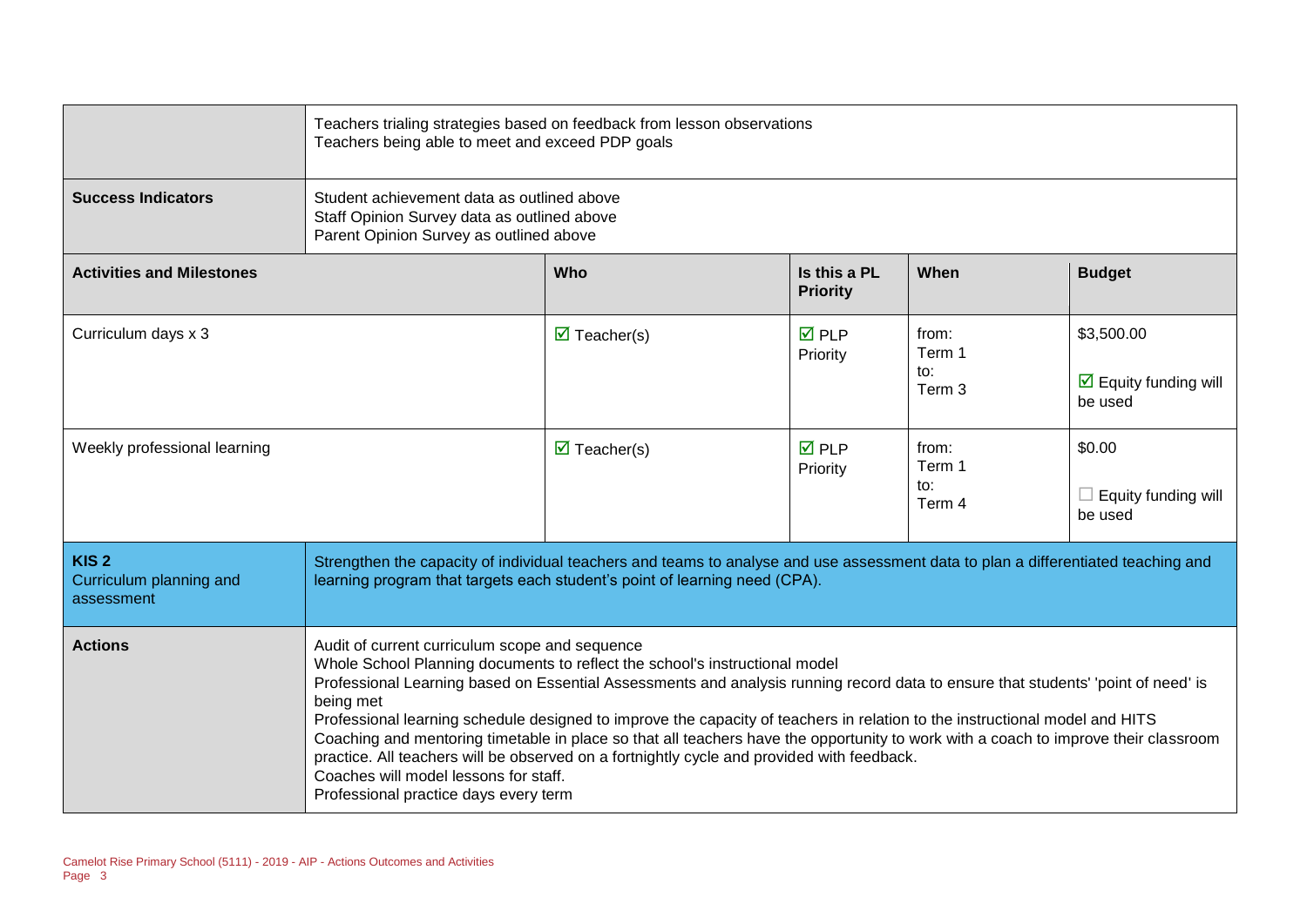|                                                            | Planning day, once per term<br>Professional learning conducted by DET Education Improvement Leaders                                                                                                                                                                                                                                                                                                                                                                  |                                                                                                                                                                                                   |                                 |                                  |                                                 |  |
|------------------------------------------------------------|----------------------------------------------------------------------------------------------------------------------------------------------------------------------------------------------------------------------------------------------------------------------------------------------------------------------------------------------------------------------------------------------------------------------------------------------------------------------|---------------------------------------------------------------------------------------------------------------------------------------------------------------------------------------------------|---------------------------------|----------------------------------|-------------------------------------------------|--|
| <b>Outcomes</b>                                            | Greater consistency in relation to what curriculum is being taught<br>Common language between staff<br>The belief that all children are capable of learning<br>Work programs will show clear differentiation.<br>Individual education plans<br>Data will be used to determine student growth<br>PLT minutes will show discussions around student learning and student growth.<br>Staff will share knowledge that they have acquired from professional learning days. |                                                                                                                                                                                                   |                                 |                                  |                                                 |  |
| <b>Success Indicators</b>                                  | Student achievement data as outlined above<br>Staff Opinion Survey data as outlined above<br>Parent Opinion Survey as outlined above<br>Teacher planning documents will identify students' point of need<br>Greater correlation between teacher judgement and NAPLAN data.<br>Greater consistency in the implementation of student assessments.                                                                                                                      |                                                                                                                                                                                                   |                                 |                                  |                                                 |  |
| <b>Activities and Milestones</b>                           |                                                                                                                                                                                                                                                                                                                                                                                                                                                                      | Who                                                                                                                                                                                               | Is this a PL<br><b>Priority</b> | When                             | <b>Budget</b>                                   |  |
| Curriculum days and Professional Learning                  |                                                                                                                                                                                                                                                                                                                                                                                                                                                                      | $\overline{\mathsf{d}}$ All Staff<br>$\overline{\mathbf{2}}$ Teaching and Learning<br>Coordinator                                                                                                 | <b>☑</b> PLP<br>Priority        | from:<br>Term 1<br>to:<br>Term 4 | \$0.00<br>$\Box$ Equity funding will<br>be used |  |
| KIS <sub>3</sub><br>Instructional and shared<br>leadership | Build the instructional leadership capacity of all in leadership roles, including middle level leaders to enable them to establish higher<br>levels of consistency and shared accountability for improving student outcomes (ISL).                                                                                                                                                                                                                                   |                                                                                                                                                                                                   |                                 |                                  |                                                 |  |
| <b>Actions</b>                                             | Working with Literacy Coach (Mardi Gorman)<br>Utilize Professional Practice days to help meet PDP goals                                                                                                                                                                                                                                                                                                                                                              | Regular SIT meetings. Provide all staff with the opportunity to be involved in these meetings.<br>Be active participants in FISO. Teachers will visit other school and complete peer observations |                                 |                                  |                                                 |  |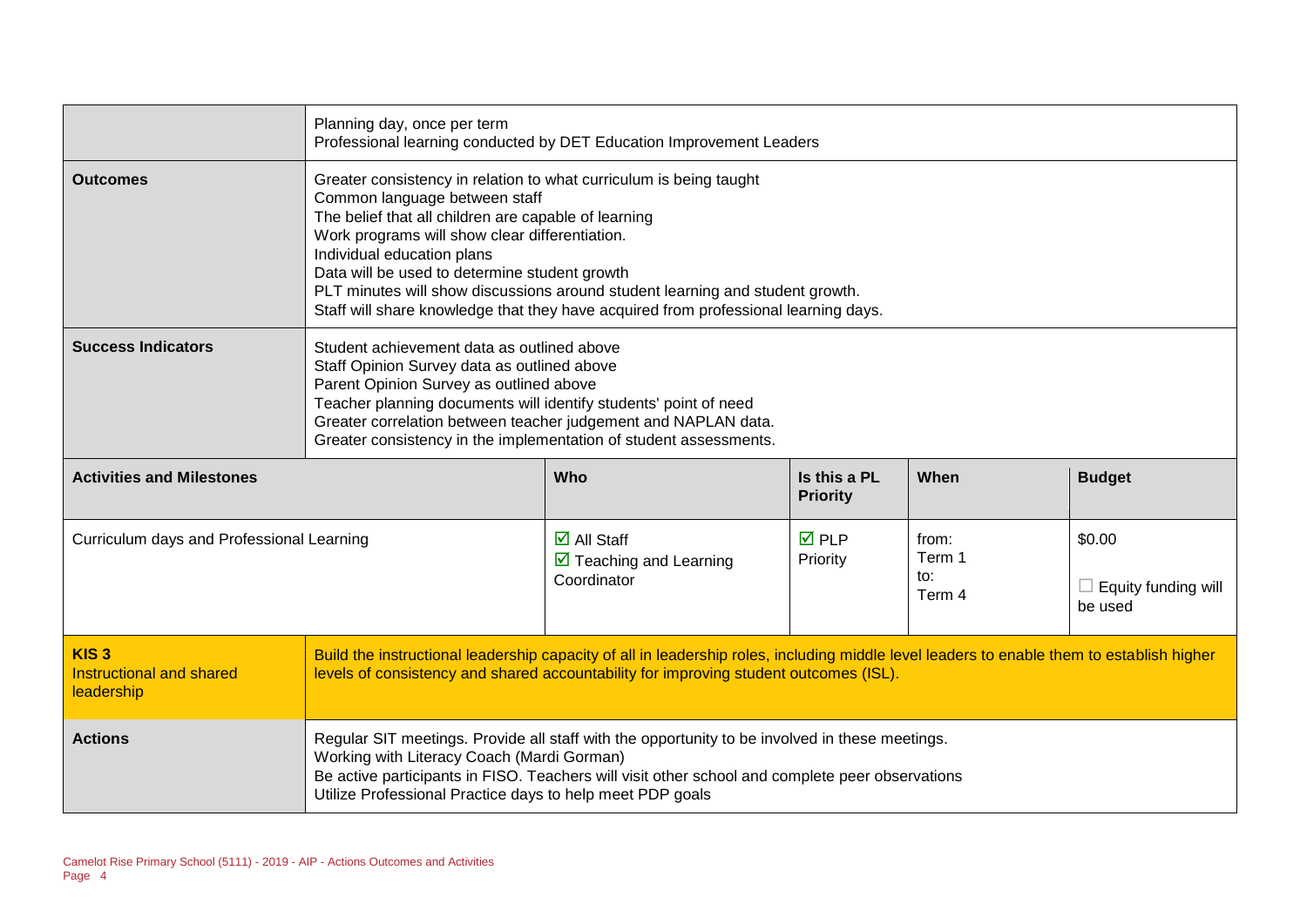|                                                          | Distributive leadership model will enable all staff to have some responsibility within the school<br>Professional learning schedule designed to improve the capacity of teachers in relation to the instructional model and HITS<br>Coaching and mentoring timetable in place so that all teachers have the opportunity to work with a coach to improve their classroom<br>practice. All teachers will be observed on a fortnightly cycle and provided with feedback.<br>Coaches will model lessons for staff. |                           |                                 |                                  |                                                     |
|----------------------------------------------------------|----------------------------------------------------------------------------------------------------------------------------------------------------------------------------------------------------------------------------------------------------------------------------------------------------------------------------------------------------------------------------------------------------------------------------------------------------------------------------------------------------------------|---------------------------|---------------------------------|----------------------------------|-----------------------------------------------------|
| <b>Outcomes</b>                                          | All staff feeling their voice is important - all staff have the opportunity to attend all meetings<br>Highly effective PLT meetings, focusing on student learning, assessment and data<br>More staff wanting to take on leadership roles<br>Greater consistency in relation to the curriculum and how it is being taught<br>Common language between staff<br>The belief that all children are capable of learning                                                                                              |                           |                                 |                                  |                                                     |
| <b>Success Indicators</b>                                | Student achievement data as outlined above<br>Staff Opinion Survey data as outlined above<br>Parent Opinion Survey as outlined above<br>More staff wanting to take on leadership roles<br>Staff initiating and sourcing their own professional development                                                                                                                                                                                                                                                     |                           |                                 |                                  |                                                     |
| <b>Activities and Milestones</b>                         |                                                                                                                                                                                                                                                                                                                                                                                                                                                                                                                | Who                       | Is this a PL<br><b>Priority</b> | When                             | <b>Budget</b>                                       |
| Professional learning with Litercay coach - Mardi Gorman |                                                                                                                                                                                                                                                                                                                                                                                                                                                                                                                | ☑ School Improvement Team | $\overline{M}$ PLP<br>Priority  | from:<br>Term 2<br>to:<br>Term 4 | \$5,000.00<br>$\Box$ Equity funding will<br>be used |
| Goal 2                                                   | To improve student engagement and motivation and their attitudes to learning and school.                                                                                                                                                                                                                                                                                                                                                                                                                       |                           |                                 |                                  |                                                     |
| 12 Month Target 2.1                                      | Motivation and interest-50% in 2019<br>High expectations for success-40% in 2019<br>Student voice and agency-55% in 2019<br>Sense of confidence-55% in 2019                                                                                                                                                                                                                                                                                                                                                    |                           |                                 |                                  |                                                     |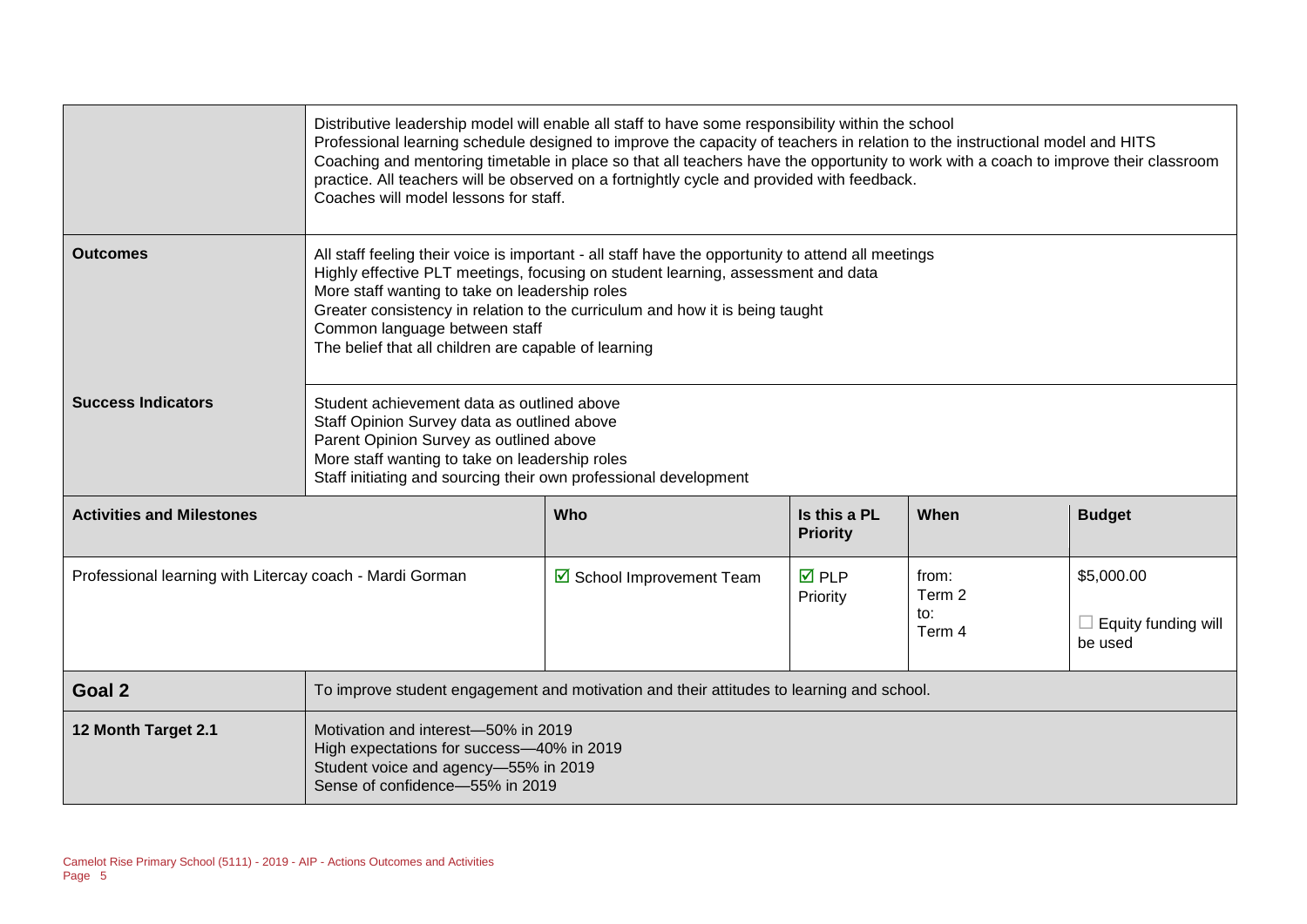| 12 Month Target 2.2                                                  | Stimulating learning environment will be 73% in 2019<br>Student motivation and support will be 73% in 2019<br>Student agency and voice will be 74% in 2019<br>Positive transitions will be 74 % in 2019 |                                                                                                                                                                                                                                                                                       |                                 |      |               |  |  |
|----------------------------------------------------------------------|---------------------------------------------------------------------------------------------------------------------------------------------------------------------------------------------------------|---------------------------------------------------------------------------------------------------------------------------------------------------------------------------------------------------------------------------------------------------------------------------------------|---------------------------------|------|---------------|--|--|
| KIS <sub>1</sub><br>Empowering students and<br>building school pride | Develop and implement a student voice and learner agency strategy to empower students to be more motivated and engaged in<br>learning and school (ESBSP).                                               |                                                                                                                                                                                                                                                                                       |                                 |      |               |  |  |
| <b>Actions</b>                                                       |                                                                                                                                                                                                         | Provide professional learning to staff to differentiate between student voice and learner agency<br>Curriculum documents that provide the opportunity for student voice and learner agency<br>PLT meetings to have Student voice and Learner agency as a n agenda item on all minutes |                                 |      |               |  |  |
| <b>Outcomes</b>                                                      | Students taken 'action' in relation to their learning<br>Greater pride in their school work<br>Greater community engagement<br>Learning Expos that highlight learning                                   |                                                                                                                                                                                                                                                                                       |                                 |      |               |  |  |
| <b>Success Indicators</b>                                            | Student achievement data<br>Student and Parent opinion survey data<br>Work programs and planning documents to show how student voice and learner agency is being catered for                            |                                                                                                                                                                                                                                                                                       |                                 |      |               |  |  |
| <b>Activities and Milestones</b>                                     |                                                                                                                                                                                                         | <b>Who</b>                                                                                                                                                                                                                                                                            | Is this a PL<br><b>Priority</b> | When | <b>Budget</b> |  |  |
| <b>Professional Learning</b>                                         | $\overline{M}$ PLP<br>\$0.00<br>$\overline{\mathbf{z}}$ All Staff<br>from:<br>Term 2<br>Priority<br>to:<br>Equity funding will<br>Term 4<br>be used                                                     |                                                                                                                                                                                                                                                                                       |                                 |      |               |  |  |
| Goal 3                                                               | To continue to foster a positive climate for learning which supports the continued development of students' social and emotional<br>wellbeing.                                                          |                                                                                                                                                                                                                                                                                       |                                 |      |               |  |  |
| 12 Month Target 3.1                                                  | Parent participation and involvement will move to 74% in 2019<br>Teacher communication will move to 65% in 2019                                                                                         |                                                                                                                                                                                                                                                                                       |                                 |      |               |  |  |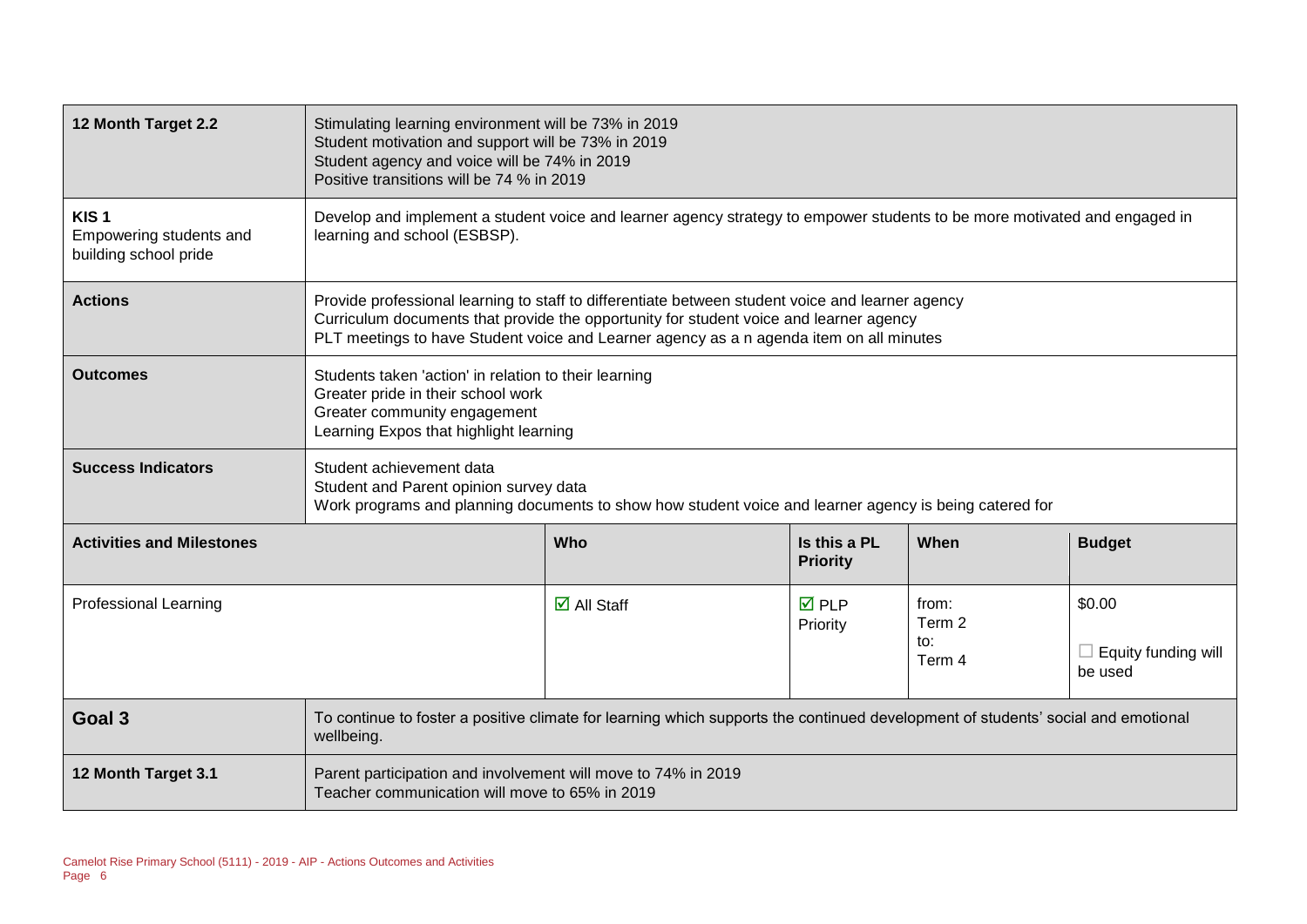|                                                                     | Student motivation and support will move to 74% in 2019<br>School improvement will move to 70% in 2019                                                                                                                                                           |                                                                                                                                                                      |                          |                                  |                                                     |  |
|---------------------------------------------------------------------|------------------------------------------------------------------------------------------------------------------------------------------------------------------------------------------------------------------------------------------------------------------|----------------------------------------------------------------------------------------------------------------------------------------------------------------------|--------------------------|----------------------------------|-----------------------------------------------------|--|
| 12 Month Target 3.2                                                 | Sense of connectedness-50% in 2019<br>Effective classroom behaviour-50% in 2019<br>Self-regulation and goal setting-50% in 2019<br>Managing bullying-40% in 2019                                                                                                 |                                                                                                                                                                      |                          |                                  |                                                     |  |
| KIS <sub>1</sub><br>Setting expectations and<br>promoting inclusion |                                                                                                                                                                                                                                                                  | Review the school's behaviour management approach and embed a school–wide positive behaviour program (SEPI).                                                         |                          |                                  |                                                     |  |
| <b>Actions</b>                                                      |                                                                                                                                                                                                                                                                  | Investigate and research what strategies we need to put in place to ensure we have the processes and knowledge in place<br>Professional practice days linked to SWPB |                          |                                  |                                                     |  |
| <b>Outcomes</b>                                                     | Students taken 'action' in relation to their learning<br>Greater pride in their school work and towards their peers<br>Greater community engagement<br>Reduction in student misbehavior<br>Staff to lead professional learning in school wide positive behaviors |                                                                                                                                                                      |                          |                                  |                                                     |  |
| <b>Success Indicators</b>                                           | Improve opinion survey data - students, parents and staff<br>Students will be able to follow and articulate the restorative practices framework to resolve conflicts                                                                                             |                                                                                                                                                                      |                          |                                  |                                                     |  |
| <b>Activities and Milestones</b>                                    | Is this a PL<br>When<br><b>Budget</b><br>Who<br><b>Priority</b>                                                                                                                                                                                                  |                                                                                                                                                                      |                          |                                  |                                                     |  |
| Professional Practice days                                          |                                                                                                                                                                                                                                                                  | $\overline{\mathsf{M}}$ All Staff                                                                                                                                    | <b>☑</b> PLP<br>Priority | from:<br>Term 1<br>to:<br>Term 4 | \$5,000.00<br>$\Box$ Equity funding will<br>be used |  |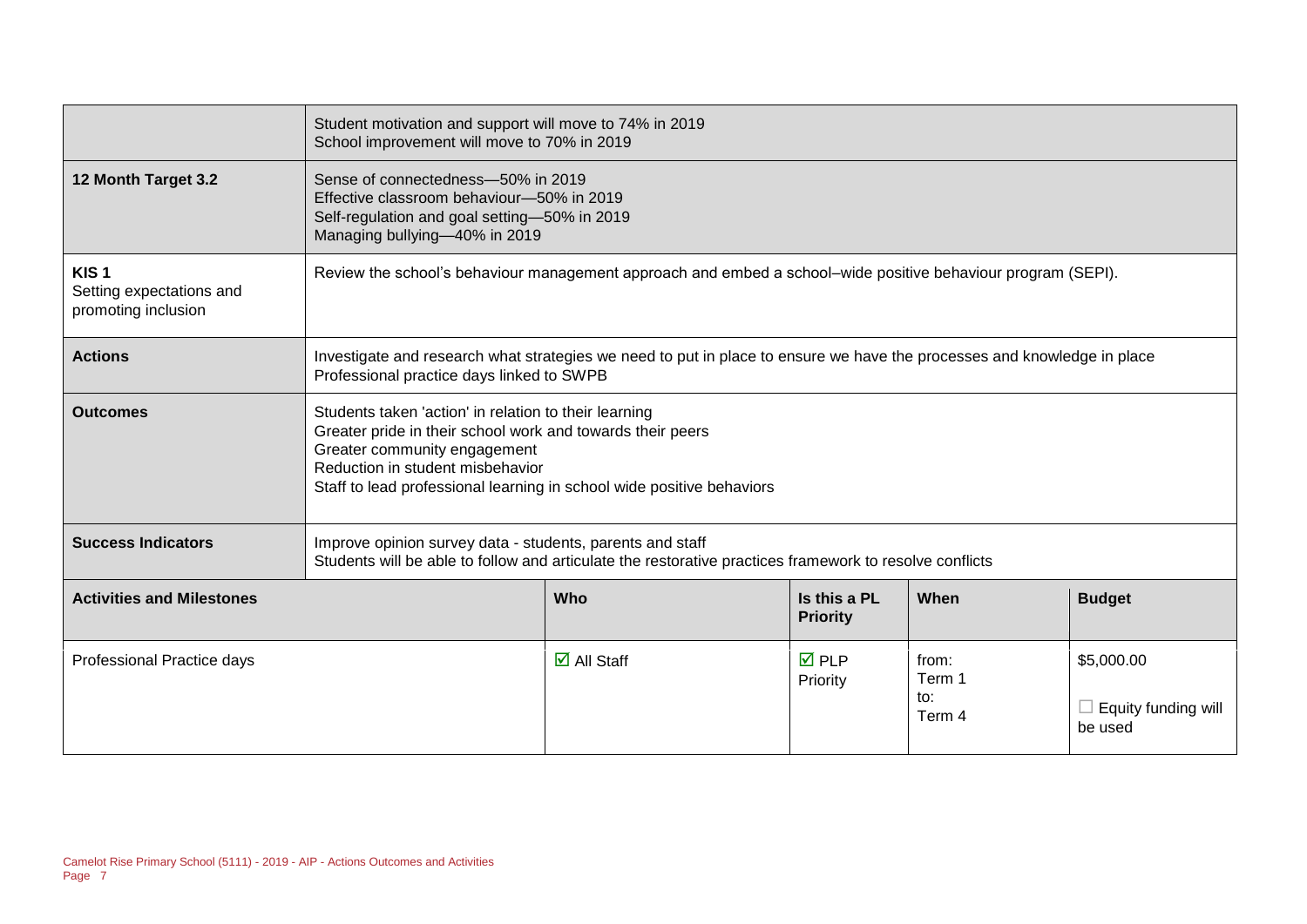Camelot Rise Primary School (5111) - 2019 - AIP - Actions Outcomes and Activities Page 3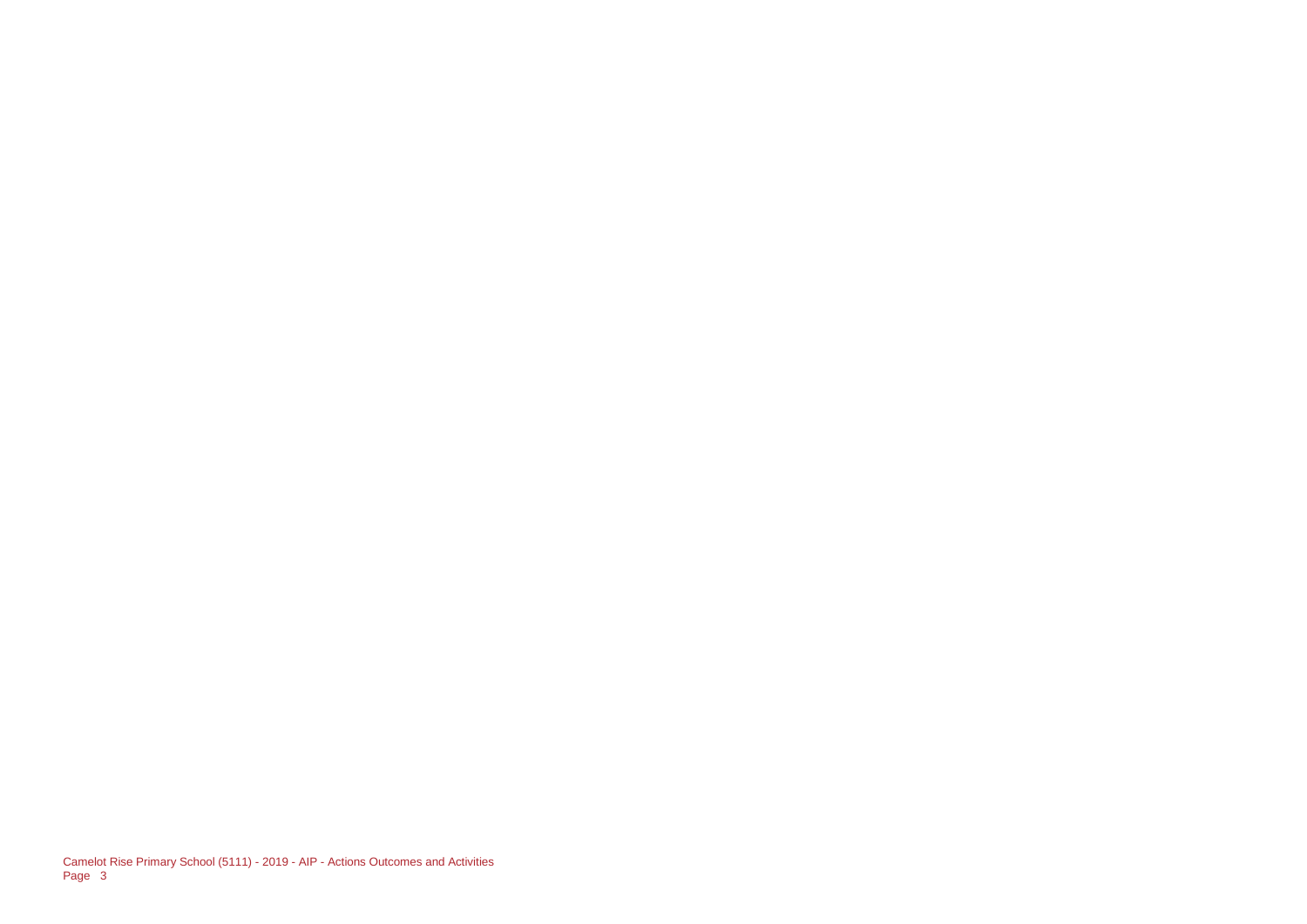### **Equity Funding Planner**

#### Equity Spending Totals

| Category                                                 | <b>Total proposed</b><br>budget (\$) | Spend (\$) |
|----------------------------------------------------------|--------------------------------------|------------|
| Equity funding associated with Activities and Milestones | \$3,500.00                           | \$3,223.00 |
| <b>Additional Equity funding</b>                         | \$0.00                               | \$0.00     |
| <b>Grand Total</b>                                       | \$3,500.00                           | \$3,223.00 |

#### Activities and Milestones

| <b>Activities and Milestones</b> | When                             | Category                                                                                                                 | <b>Total proposed</b><br>budget (\$) | <b>Equity Spend (\$)</b> |
|----------------------------------|----------------------------------|--------------------------------------------------------------------------------------------------------------------------|--------------------------------------|--------------------------|
| Curriculum days x 3              | from:<br>Term 1<br>to:<br>Term 3 | $\triangleright$ School-based staffing<br>$\triangleright$ Professional development (excluding CRT<br>costs and new FTE) | \$3,500.00                           | \$3,223.00               |
| <b>Totals</b>                    |                                  |                                                                                                                          |                                      | \$3,223.00               |

#### Additional Equity spend

| Outline here any additional Equity spend for 2019 | <b>When</b> | Category | Total proposed<br>budget (\$) | <b>Equity Spend (\$)</b> |
|---------------------------------------------------|-------------|----------|-------------------------------|--------------------------|
| <b>Totals</b>                                     |             |          | \$0.00                        | \$0.00                   |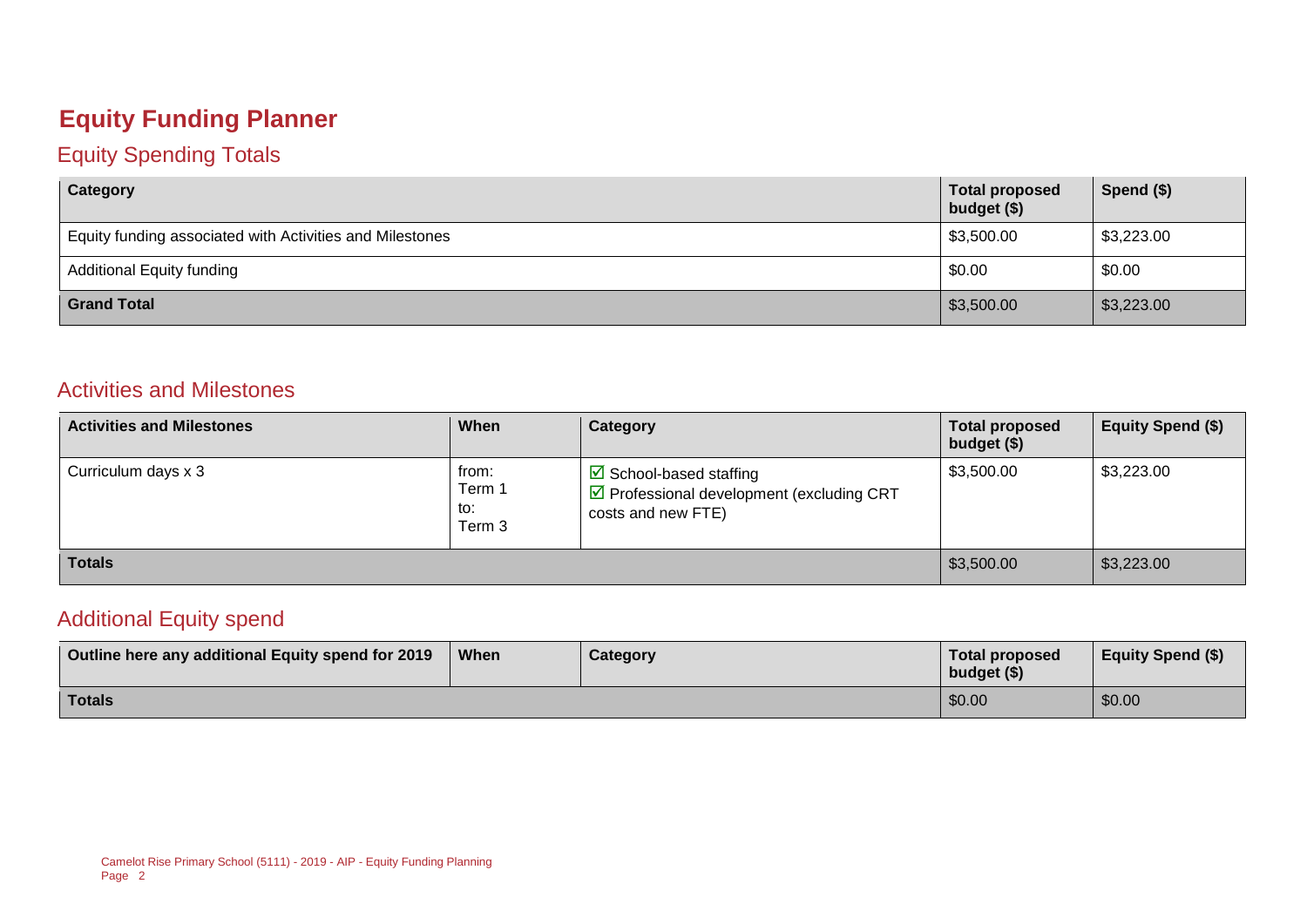## **Professional Learning and Development Plan**

| <b>Professional Learning</b><br><b>Priority</b>                | Who                                                                                                    | When                             | <b>Key Professional Learning</b><br><b>Strategies</b>                                                                                                                                    | <b>Organisational Structure</b>                                                | <b>Expertise Accessed</b>                                                                                                            | Where                           |
|----------------------------------------------------------------|--------------------------------------------------------------------------------------------------------|----------------------------------|------------------------------------------------------------------------------------------------------------------------------------------------------------------------------------------|--------------------------------------------------------------------------------|--------------------------------------------------------------------------------------------------------------------------------------|---------------------------------|
| Curriculum days x 3                                            | $\overline{\mathbf{z}}$ Teacher(s)                                                                     | from:<br>Term 1<br>to:<br>Term 3 | $\boxtimes$ Moderated assessment<br>of student learning<br>$\overline{\mathbf{z}}$ Collaborative<br>Inquiry/Action Research<br>team<br>$\boxdot$ Curriculum development                  | ☑ Whole School Pupil<br>Free Day                                               | $\triangleright$ Literacy expertise<br>$\overline{\mathbf{u}}$ External consultants<br>Stephan Dinham                                | $\overline{\mathsf{M}}$ On-site |
| Weekly professional learning                                   | $\overline{\mathbf{M}}$ Teacher(s)                                                                     | from:<br>Term 1<br>to:<br>Term 4 | $\boxtimes$ Planning<br>$\triangleright$ Curriculum development<br>$\triangledown$ Peer observation<br>including feedback and<br>reflection                                              | ☑ PLC/PLT Meeting                                                              | $\overline{\mathbf{M}}$ Internal staff                                                                                               | $\boxtimes$ On-site             |
| Curriculum days and<br><b>Professional Learning</b>            | $\overline{\blacksquare}$ All Staff<br>$\overline{\mathbf{M}}$ Teaching<br>and Learning<br>Coordinator | from:<br>Term 1<br>to:<br>Term 4 | $\overline{\mathbf{M}}$ Collaborative<br>Inquiry/Action Research<br>team<br>$\boxdot$ Curriculum development<br>$\triangledown$ Peer observation<br>including feedback and<br>reflection | $\triangleright$ Professional Practice<br>Day<br>☑ Timetabled Planning<br>Day  | $\overline{\boxtimes}$ Internal staff<br>$\overline{\mathbf{z}}$ Departmental<br>resources<br><b>Education Improvement</b><br>Leader | $\overline{\mathsf{M}}$ On-site |
| Professional learning with<br>Litercay coach - Mardi<br>Gorman | $\boxtimes$ School<br>Improvement<br>Team                                                              | from:<br>Term 2<br>to:<br>Term 4 | $\boxtimes$ Planning<br>$\boxtimes$ Individualised Reflection<br>$\triangleright$ Demonstration lessons                                                                                  | ☑ Formal School Meeting /<br><b>Internal Professional</b><br>Learning Sessions | $\overline{\mathbf{M}}$ External consultants<br>Mardi Gorman - Literacy<br>consultant                                                | $\overline{\Box}$ On-site       |